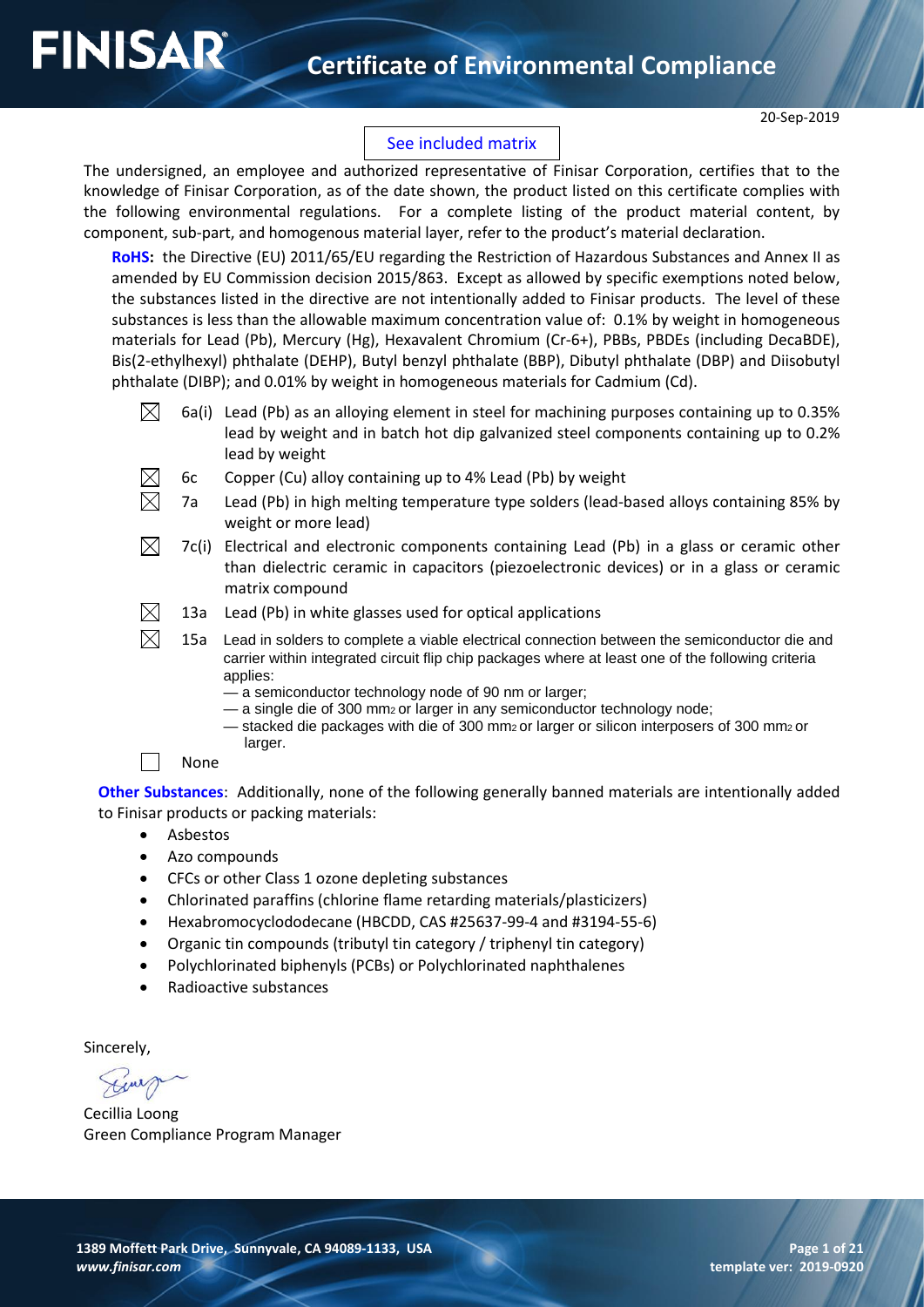| <b>Product Information</b> |       |             |    |       | <b>EU RoHS Exemptions 2011/65/EU</b> |     |      |
|----------------------------|-------|-------------|----|-------|--------------------------------------|-----|------|
| <b>Finisar Product</b>     | 6a(i) | 6c          | 7a | 7c(i) | 13a                                  | 15a | None |
| 10WSAA09FLL                |       | X           | X  | Χ     |                                      |     |      |
| 10WSAA20FLL                |       | X           | X  | X     |                                      |     |      |
| 50-60-0102-01R             |       |             |    |       |                                      |     | X    |
| 50-60-0104-01R             |       |             |    |       |                                      |     | X    |
| 50-60-0105-01R             |       |             |    |       |                                      |     | X    |
| BPDV2020R-VF-FA            |       | X           |    |       |                                      |     |      |
| BPDV2020R-VF-SA            |       | х           |    |       |                                      |     |      |
| BPDV2120R-VF-FA            |       | х           |    |       |                                      |     |      |
| BPDV2120R-VF-FP            |       | X           |    |       |                                      |     |      |
| BPDV2120R-VF-LP            |       | x           |    |       |                                      |     |      |
| BPDV2120R-VF-SP            |       | x           |    |       |                                      |     |      |
| BPDV2120R-VM-FA            |       | х           |    |       |                                      |     |      |
| BPDV2120R-VM-FP            |       | х           |    |       |                                      |     |      |
| BPDV2120R-VM-LA            |       | x           |    |       |                                      |     |      |
| BPDV2120R-VM-LP            |       | x           |    |       |                                      |     |      |
| BPDV2120R-VM-SP            |       | X           |    |       |                                      |     |      |
| BPDV2150RM-VF-FA           |       | х           |    |       |                                      |     |      |
| BPDV2150RM-VF-FP           |       | х           |    |       |                                      |     |      |
| BPDV2150RQ-VF-FP           |       | X           |    |       |                                      |     |      |
| BPDV2150RQ-VF-SP           |       | x           |    |       |                                      |     |      |
| BPDV2150RQ-VM-FA           |       | x           |    |       |                                      |     |      |
| BPDV2150RQ-VM-SA           |       | х           |    |       |                                      |     |      |
| BPDV2150R-VF-FA            |       | х           |    |       |                                      |     |      |
| BPDV2150R-VF-FP            |       | x           |    |       |                                      |     |      |
| BPDV2150R-VF-LP            |       | x           |    |       |                                      |     |      |
| BPDV2150R-VF-SP            |       | X           |    |       |                                      |     |      |
| BPDV2150R-VM-FA            |       | х           |    |       |                                      |     |      |
| BPDV2150R-VM-FP            |       | х           |    |       |                                      |     |      |
| BPDV2150R-VM-LP            |       | X           |    |       |                                      |     |      |
| BPDV2150R-VM-SP            |       | X           |    |       |                                      |     |      |
| BPDV3120RM-VF-FA           |       | x           |    |       |                                      |     |      |
| BPDV3120RQ-VF-FA           |       | х           |    |       |                                      |     |      |
| BPDV3120RQ-VF-FP           |       | х           |    |       |                                      |     |      |
| BPDV3120RQ-VF-SU           |       | X           |    |       |                                      |     |      |
| BPDV3120RQ-VM-FA           |       | X           |    |       |                                      |     |      |
| BPDV3120R-VF-FA            |       | x           |    |       |                                      |     |      |
|                            |       |             |    |       |                                      |     |      |
| BPDV3120R-VF-FP            |       | х           |    |       |                                      |     |      |
| BPDV3120R-VF-SA            |       | х<br>x      |    |       |                                      |     |      |
| BPDV3120R-VF-SU            |       |             |    |       |                                      |     |      |
| BPDV3120R-VM-FA            |       | $\mathsf X$ |    |       |                                      |     |      |
| BPDV3120R-VM-LA            |       | X           |    |       |                                      |     |      |
| BPDV3120R-VM-SA            |       | x           |    |       |                                      |     |      |
| CPDV1200R-GM-FA            |       |             |    |       |                                      |     | X    |
| CPDV1200R-GM-LP            |       |             |    |       |                                      |     | X    |
| EVA-BPDV                   |       |             |    |       |                                      |     | X    |
| <b>EVA-XPRV</b>            |       |             |    |       |                                      |     | X    |
| EWP-AA-0102-96F-ZZ-L       |       | X           | X  | x     |                                      |     |      |
| EWP-AA-0104-48S-ZZ-L       |       | x           | X  | х     |                                      |     |      |
| EWP-AA-0104-96F-ZZ-L       |       | X           | X  | X     |                                      |     |      |
| EWP-AA-0104-96S-ZZ-L       |       | X           | X  | X     |                                      |     |      |
| FBOPD10SL1C01              |       | X           |    |       |                                      |     |      |
| FBOTD10FL1C00              |       |             |    |       |                                      |     | X    |
| FBOTD10SL1C00              |       |             |    |       |                                      |     | x    |
| FBOTD25FL3C00              |       |             |    | X     |                                      |     |      |
| FBOTD25MT3C00              |       |             |    | X     |                                      |     |      |
| FCBG110SD1C01              |       | X           |    | X     |                                      |     |      |
| FCBG110SD1C01B             |       | X           |    | X     |                                      |     |      |
| FCBG110SD1C03              |       | х           |    | х     |                                      |     |      |
| FCBG110SD1C03B             |       | X           |    | X     |                                      |     |      |
| FCBG110SD1C05              |       | x           |    | x     |                                      |     |      |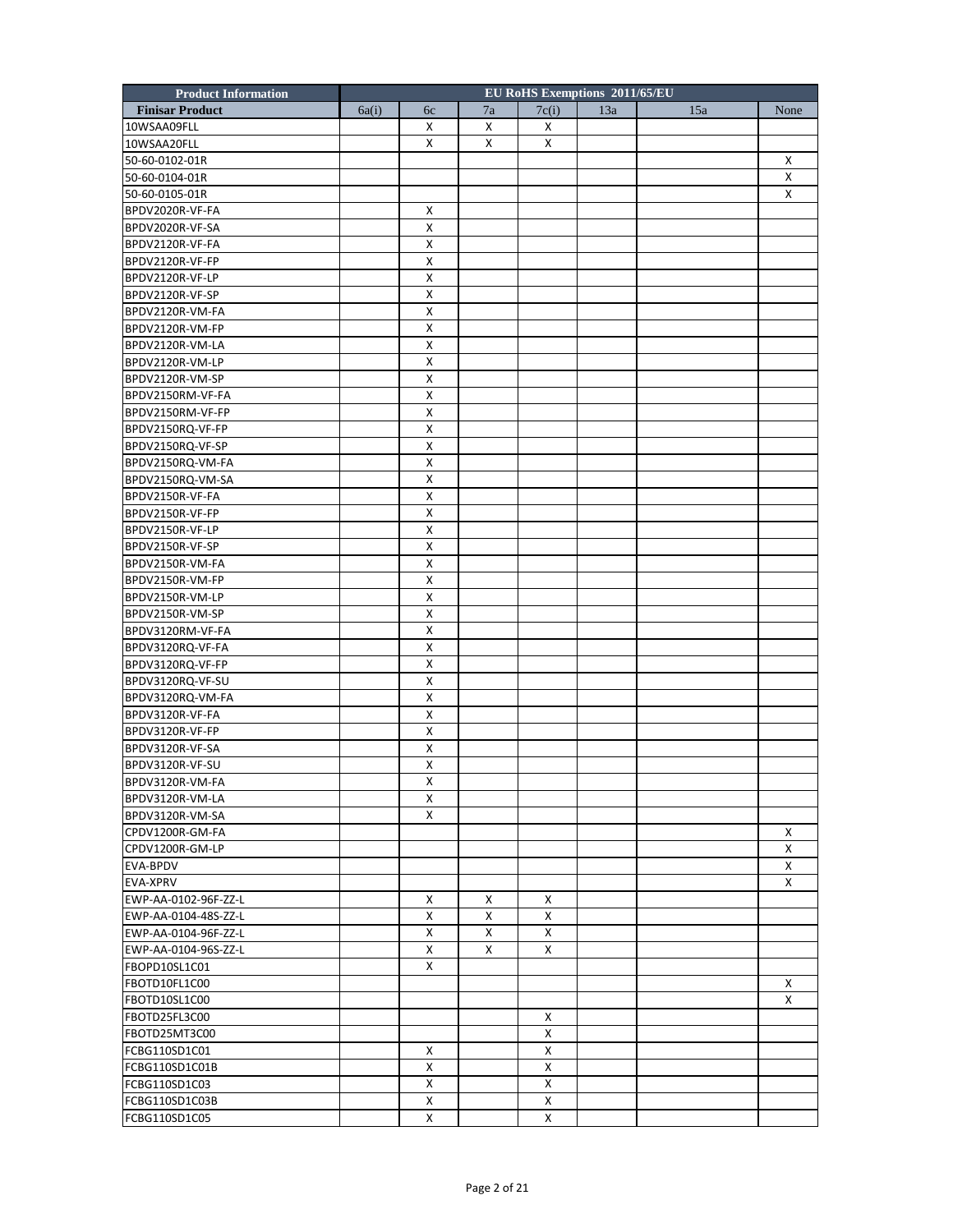| <b>Product Information</b> |       |              |    |                    | EU RoHS Exemptions 2011/65/EU |     |      |
|----------------------------|-------|--------------|----|--------------------|-------------------------------|-----|------|
| <b>Finisar Product</b>     | 6a(i) | 6c           | 7a | 7c(i)              | 13a                           | 15a | None |
| FCBG110SD1C05B             |       | X            |    | х                  |                               |     |      |
| FCBG110SD1C07              |       | x            |    | Х                  |                               |     |      |
| FCBG110SD1C07B             |       | X            |    | X                  |                               |     |      |
| FCBG110SD1C10              |       | x            |    | X                  |                               |     |      |
| FCBG110SD1C10B             |       | X            |    | X                  |                               |     |      |
| FCBG110SD1C20              |       | x            |    | X                  |                               |     |      |
| FCBG110SD1C20B             |       | X            |    | х                  |                               |     |      |
| FCBG125SD1C01              |       |              |    | X                  |                               |     |      |
| FCBG125SD1C01B             |       |              |    | X                  |                               |     |      |
| FCBG125SD1C02              |       |              |    | X                  |                               |     |      |
| FCBG125SD1C03              |       |              |    | X                  |                               |     |      |
| FCBG125SD1C03B             |       |              |    | Χ                  |                               |     |      |
| FCBG125SD1C05              |       |              |    | X                  |                               |     |      |
| FCBG125SD1C05B             |       |              |    | X                  |                               |     |      |
| FCBG125SD1C07              |       |              |    | X                  |                               |     |      |
| FCBG125SD1C07B             |       |              |    | X                  |                               |     |      |
| FCBG125SD1C10              |       |              |    | X                  |                               |     |      |
| FCBG125SD1C10B             |       |              |    | X                  |                               |     |      |
| FCBG125SD1C20              |       |              |    | X                  |                               |     |      |
| FCBG125SD1C20B             |       |              |    | X                  |                               |     |      |
| FCBG125SD1C30              |       |              |    | X                  |                               |     |      |
| FCBG125SD1CA5              |       |              |    | X                  |                               |     |      |
| FCBG125SD1CB5              |       |              |    | X                  |                               |     |      |
| FCBG125SD1CC5              |       |              |    | X                  |                               |     |      |
| FCBG125SD1CZ5              |       |              |    | Χ                  |                               |     |      |
| FCBG410QD3C01              |       |              |    | X                  |                               |     |      |
| FCBG410QD3C03              |       |              |    | X                  |                               |     |      |
| FCBG410QD3C05              |       |              |    | X                  |                               |     |      |
| FCBG410QD3C07              |       |              |    | X                  |                               |     |      |
| FCBG410QD3C10              |       |              |    | $\pmb{\times}$     |                               |     |      |
| FCBG410QD3C15              |       |              |    | X                  |                               |     |      |
| FCBG410QD3C20              |       |              |    | Χ                  |                               |     |      |
| FCBG410QD3C25              |       |              |    | X                  |                               |     |      |
| FCBG410QD3C30              |       |              |    | X                  |                               |     |      |
| FCBG410QD3C40              |       |              |    | X                  |                               |     |      |
| FCBG410QD3C50              |       |              |    | X                  |                               |     |      |
| FCBG410QD3CX0              |       |              |    | х                  |                               |     |      |
| FCBG414QB1C01              |       | x            |    | X                  |                               |     |      |
| FCBG414QB1C03              |       | x            |    | х                  |                               |     |      |
| FCBG414QB1C05              |       | $\pmb{\chi}$ |    | $\pmb{\chi}$       |                               |     |      |
| FCBG414QB1C07              |       | x            |    | X                  |                               |     |      |
| FCBG414QB1C10              |       | x            |    | X                  |                               |     |      |
| FCBG414QB1C15              |       | X            |    | X                  |                               |     |      |
| FCBG414QB1C20              |       | X            |    | X                  |                               |     |      |
| FCBG414QB1C25              |       | X            |    | $\pmb{\mathsf{X}}$ |                               |     |      |
| FCBG414QB1C30              |       | X            |    | X                  |                               |     |      |
| FCBG414QB1C40              |       | x            |    | X                  |                               |     |      |
| FCBG414QB1C50              |       | X            |    | X                  |                               |     |      |
| FCBG414QB1CX0              |       | X            |    | X                  |                               |     |      |
| FCBG414QD3C01              |       |              |    | $\pmb{\mathsf{X}}$ |                               |     |      |
|                            |       |              |    | X                  |                               |     |      |
| FCBG414QD3C03              |       |              |    |                    |                               |     |      |
| FCBG414QD3C05              |       |              |    | X<br>X             |                               |     |      |
| FCBG414QD3C07              |       |              |    |                    |                               |     |      |
| FCBG414QD3C10              |       |              |    | X                  |                               |     |      |
| FCBG414QD3C15              |       |              |    | $\pmb{\mathsf{X}}$ |                               |     |      |
| FCBG414QD3C20              |       |              |    | X                  |                               |     |      |
| FCBG414QD3C25              |       |              |    | X                  |                               |     |      |
| FCBG414QD3C30              |       |              |    | X                  |                               |     |      |
| FCBG414QD3C40              |       |              |    | X                  |                               |     |      |
| FCBG414QD3C50              |       |              |    | X                  |                               |     |      |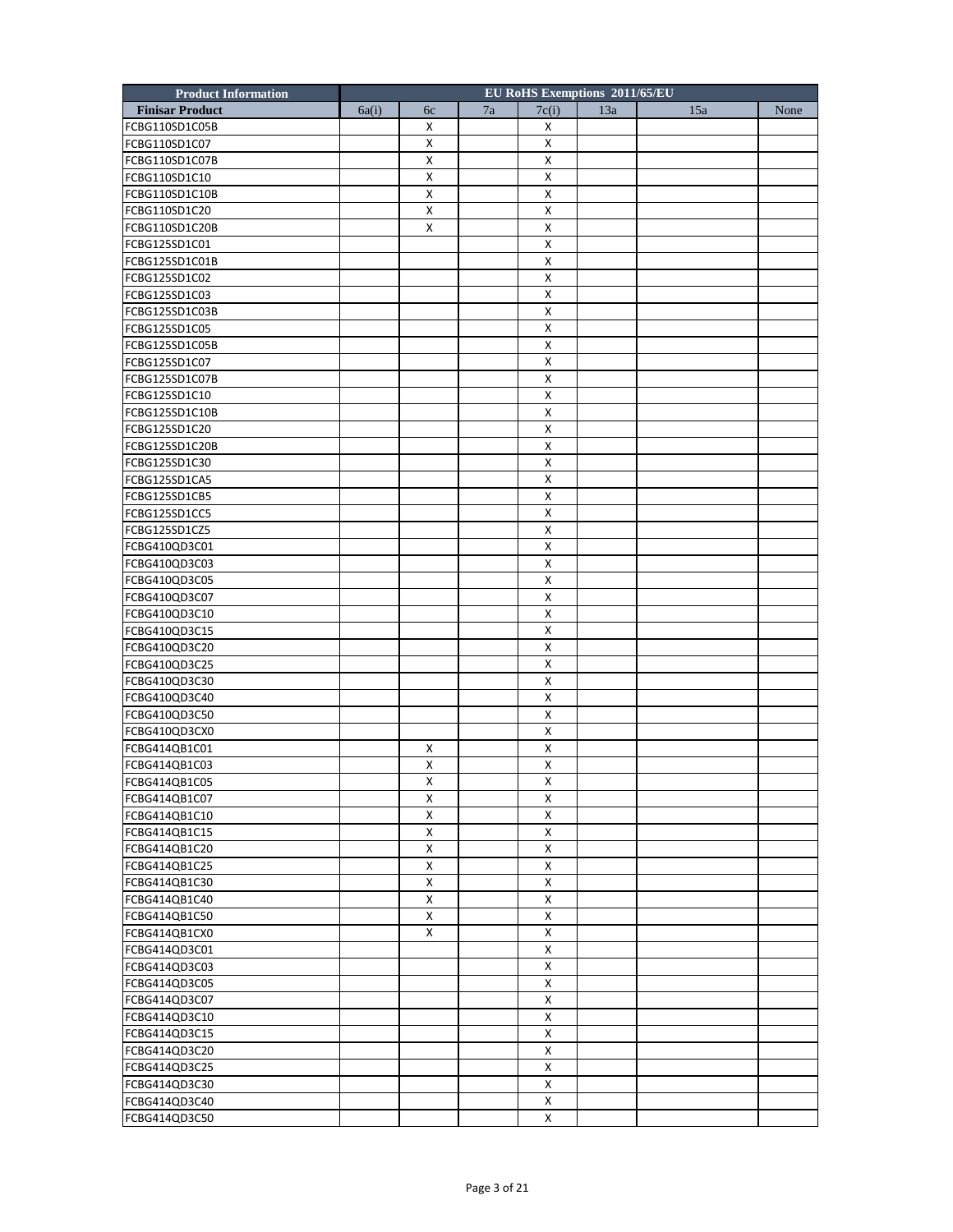| <b>Product Information</b> |       |    |    | <b>EU RoHS Exemptions 2011/65/EU</b> |     |     |      |
|----------------------------|-------|----|----|--------------------------------------|-----|-----|------|
| <b>Finisar Product</b>     | 6a(i) | 6c | 7a | 7c(i)                                | 13a | 15a | None |
| FCBG414QD3CX0              |       |    |    | х                                    |     |     |      |
| FCBGD10CD1C03              |       | x  |    | х                                    |     |     |      |
| FCBN410QD3C01              |       |    |    | X                                    |     |     |      |
| FCBN410QD3C03              |       |    |    | X                                    |     |     |      |
| FCBN410QD3C05              |       |    |    | X                                    |     |     |      |
| FCBN410QD3C07              |       |    |    | X                                    |     |     |      |
| FCBN410QD3C10              |       |    |    | х                                    |     |     |      |
| FCBN410QD3C15              |       |    |    | X                                    |     |     |      |
| FCBN410QD3C20              |       |    |    | X                                    |     |     |      |
| FCBN410QD3C25              |       |    |    | X                                    |     |     |      |
| FCBN410QD3C30              |       |    |    | X                                    |     |     |      |
| FCBN410QD3C40              |       |    |    | х                                    |     |     |      |
|                            |       |    |    | $\mathsf{x}$                         |     |     |      |
| FCBN410QD3C50              |       |    |    | X                                    |     |     |      |
| FCBN410QD3CX0              |       |    |    |                                      |     |     |      |
| FCBN414QD3C01              |       |    |    | X                                    |     |     |      |
| FCBN414QD3C03              |       |    |    | X                                    |     |     |      |
| FCBN414QD3C05              |       |    |    | х                                    |     |     |      |
| FCBN414QD3C07              |       |    |    | X                                    |     |     |      |
| FCBN414QD3C10              |       |    |    | X                                    |     |     |      |
| FCBN414QD3C15              |       |    |    | X                                    |     |     |      |
| FCBN414QD3C20              |       |    |    | X                                    |     |     |      |
| FCBN414QD3C25              |       |    |    | X                                    |     |     |      |
| FCBN414QD3C30              |       |    |    | X                                    |     |     |      |
| FCBN414QD3C40              |       |    |    | X                                    |     |     |      |
| FCBN414QD3C50              |       |    |    | X                                    |     |     |      |
| FCBN414QD3CX0              |       |    |    | X                                    |     |     |      |
| FCBN425QB1C01              |       |    |    | х                                    |     |     |      |
| FCBN425QB1C03              |       |    |    | X                                    |     |     |      |
| FCBN425QB1C05              |       |    |    | X                                    |     |     |      |
| FCBN425QB1C07              |       |    |    | $\pmb{\mathsf{X}}$                   |     |     |      |
| FCBN425QB1C10              |       |    |    | X                                    |     |     |      |
| FCBN425QB1C15              |       |    |    | Χ                                    |     |     |      |
| FCBN425QB1C20              |       |    |    | X                                    |     |     |      |
| FCBN425QB1C25              |       |    |    | X                                    |     |     |      |
| FCBN425QB1C30              |       |    |    | $\pmb{\times}$                       |     |     |      |
| FCBN425QB1C40              |       |    |    | X                                    |     |     |      |
| FCBN425QB1C50              |       |    |    | х                                    |     |     |      |
| FCBN425QB1CX0              |       |    |    | X                                    |     |     |      |
| FCBN425QD1C15              |       |    |    | X                                    |     |     |      |
| FCBN425QE1C01              |       |    |    | $\pmb{\chi}$                         |     |     |      |
| FCBN425QE1C03              |       |    |    | Χ                                    |     |     |      |
| FCBN425QE1C05              |       |    |    | x                                    |     |     |      |
| FCBN425QE1C07              |       |    |    | X                                    |     |     |      |
| FCBN425QE1C10              |       |    |    | X                                    |     |     |      |
| FCBN425QE1C15              |       |    |    | $\pmb{\times}$                       |     |     |      |
| FCBN425QE1C20              |       |    |    | X                                    |     |     |      |
|                            |       |    |    |                                      |     |     |      |
| FCBN425QE1C25              |       |    |    | X<br>X                               |     |     |      |
| FCBN425QE1C30              |       |    |    |                                      |     |     |      |
| FCBN425QE1C40              |       |    |    | X                                    |     |     |      |
| FCBN425QE1C50              |       |    |    | $\pmb{\mathsf{X}}$                   |     |     |      |
| FCBN425QE1CX0              |       |    |    | X                                    |     |     |      |
| FCBN425QE2C01              |       |    |    | X                                    |     |     |      |
| FCBN425QE2C03              |       |    |    | X                                    |     |     |      |
| FCBN425QE2C05              |       |    |    | X                                    |     |     |      |
| FCBN425QE2C07              |       |    |    | $\pmb{\times}$                       |     |     |      |
| FCBN425QE2C10              |       |    |    | X                                    |     |     |      |
| FCBN425QE2C15              |       |    |    | X                                    |     |     |      |
| FCBN425QE2C20              |       |    |    | X                                    |     |     |      |
| FCBN425QE2C25              |       |    |    | X                                    |     |     |      |
| FCBN425QE2C30              |       |    |    | X                                    |     |     |      |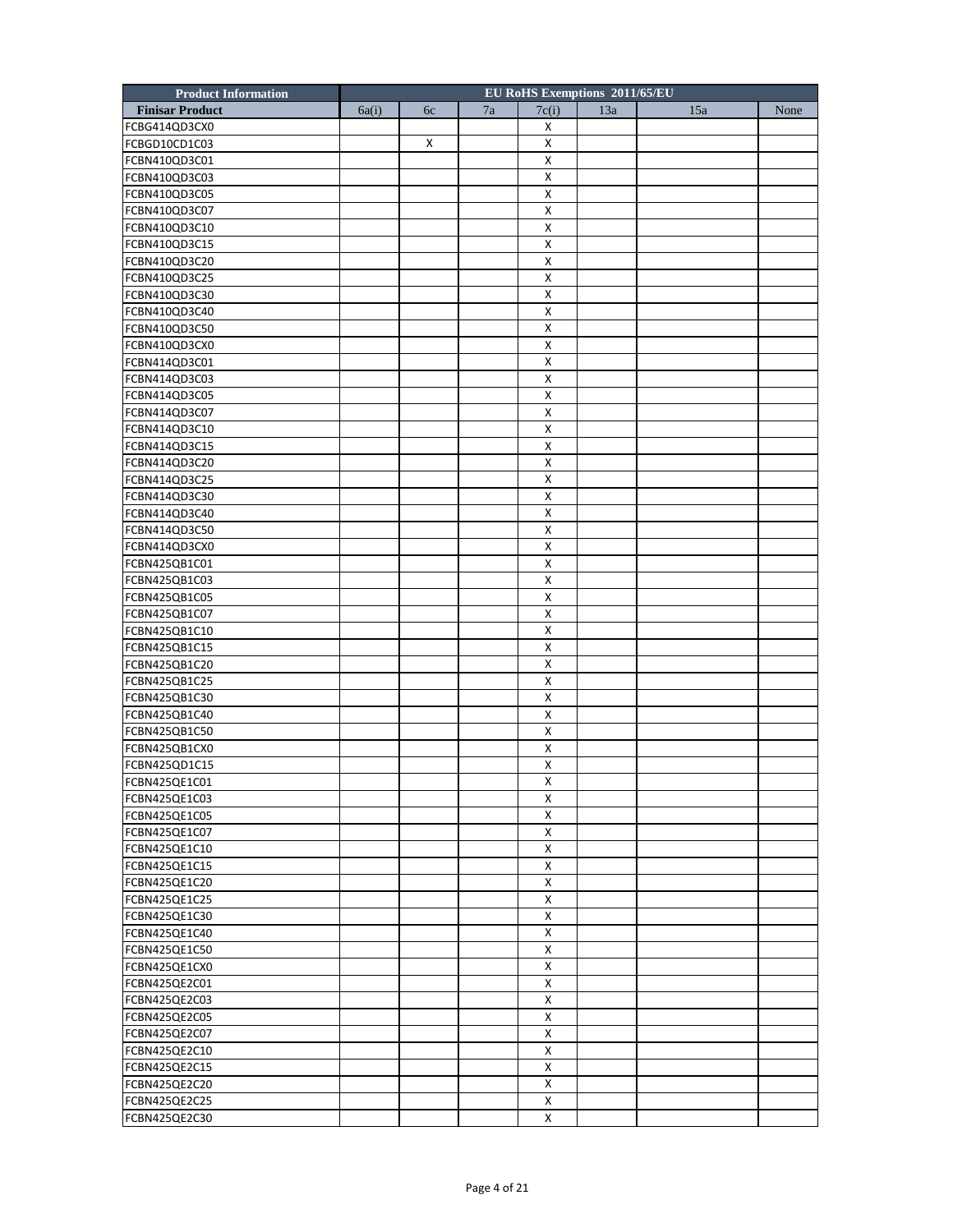| <b>Product Information</b> |       |                    |    |                    | <b>EU RoHS Exemptions 2011/65/EU</b> |     |      |
|----------------------------|-------|--------------------|----|--------------------|--------------------------------------|-----|------|
| <b>Finisar Product</b>     | 6a(i) | 6c                 | 7a | 7c(i)              | 13a                                  | 15a | None |
| FCBN425QE2C40              |       |                    |    | Х                  |                                      |     |      |
| FCBN425QE2C50              |       |                    |    | х                  |                                      |     |      |
| FCBN425QE2CX0              |       |                    |    | X                  |                                      |     |      |
| FCBN425QF1C01              |       |                    |    | X                  |                                      |     |      |
| FCBN425QF1C03              |       |                    |    | X                  |                                      |     |      |
| FCBN425QF1C05              |       |                    |    | X                  |                                      |     |      |
| FCBN425QF1C07              |       |                    |    | х                  |                                      |     |      |
| FCBN425QF1C10              |       |                    |    | X                  |                                      |     |      |
| FCBN425QF1C15              |       |                    |    | X                  |                                      |     |      |
| FCBN425QF1C20              |       |                    |    | X                  |                                      |     |      |
| FCBN425QF1C25              |       |                    |    | X                  |                                      |     |      |
| FCBN425QF1C30              |       |                    |    | Χ                  |                                      |     |      |
|                            |       |                    |    | X                  |                                      |     |      |
| FCBN425QF1C40              |       |                    |    | X                  |                                      |     |      |
| FCBN425QF1C50              |       |                    |    |                    |                                      |     |      |
| FCBN425QF1CX0              |       |                    |    | X                  |                                      |     |      |
| FCBN425QM1C01              |       |                    |    | X                  |                                      |     |      |
| FCBN425QM1C03              |       |                    |    | х                  |                                      |     |      |
| FCBN425QM1C05              |       |                    |    | X                  |                                      |     |      |
| FCBN425QM1C07              |       |                    |    | X                  |                                      |     |      |
| FCBN425QM1C10              |       |                    |    | X                  |                                      |     |      |
| FCBN425QM1C15              |       |                    |    | X                  |                                      |     |      |
| FCBN425QM1C20              |       |                    |    | Χ                  |                                      |     |      |
| FCBN425QM1C25              |       |                    |    | X                  |                                      |     |      |
| FCBN425QM1C30              |       |                    |    | X                  |                                      |     |      |
| FCBN425QM1C40              |       |                    |    | X                  |                                      |     |      |
| FCBN425QM1C50              |       |                    |    | X                  |                                      |     |      |
| FCBN425QM1CX0              |       |                    |    | х                  |                                      |     |      |
| FCBN425QM2C01              |       |                    |    | X                  |                                      |     |      |
| FCBN425QM2C03              |       |                    |    | X                  |                                      |     |      |
| FCBN425QM2C05              |       |                    |    | $\pmb{\times}$     |                                      |     |      |
| FCBN425QM2C07              |       |                    |    | X                  |                                      |     |      |
| FCBN425QM2C10              |       |                    |    | Χ                  |                                      |     |      |
| FCBN425QM2C15              |       |                    |    | X                  |                                      |     |      |
| FCBN425QM2C20              |       |                    |    | X                  |                                      |     |      |
| FCBN425QM2C25              |       |                    |    | $\pmb{\times}$     |                                      |     |      |
| FCBN425QM2C30              |       |                    |    | X                  |                                      |     |      |
| FCBN425QM2C40              |       |                    |    | х                  |                                      |     |      |
| FCBN425QM2C50              |       |                    |    | X                  |                                      |     |      |
| FCBN425QM2CX0              |       |                    |    | X                  |                                      |     |      |
| FCBN425QP1C01              |       |                    |    | $\pmb{\chi}$       |                                      |     |      |
| FCBN425QP1C03              |       |                    |    | X                  |                                      |     |      |
| FCBN425QP1C05              |       |                    |    | x                  |                                      |     |      |
| FCBN425QP1C07              |       |                    |    | X                  |                                      |     |      |
| FCBN425QP1C10              |       |                    |    | $\pmb{\mathsf{X}}$ |                                      |     |      |
| FCBN425QP1C15              |       |                    |    | $\pmb{\times}$     |                                      |     |      |
| FCBN425QP1C20              |       |                    |    | X                  |                                      |     |      |
|                            |       |                    |    |                    |                                      |     |      |
| FCBN425QP1C25              |       |                    |    | X<br>X             |                                      |     |      |
| FCBN425QP1C30              |       |                    |    |                    |                                      |     |      |
| FCBN425QP1C40              |       |                    |    | X                  |                                      |     |      |
| FCBN425QP1C50              |       |                    |    | $\pmb{\times}$     |                                      |     |      |
| FCBN425QP1CX0              |       |                    |    | X                  |                                      |     |      |
| FCBN510QE2C01              |       | x                  |    | X                  |                                      |     |      |
| FCBN510QE2C02              |       | X                  |    | $\pmb{\mathsf{X}}$ |                                      |     |      |
| FCBN510QE2C03              |       | $\pmb{\mathsf{X}}$ |    | $\pmb{\mathsf{X}}$ |                                      |     |      |
| FCBN510QE2C05              |       | X                  |    | $\pmb{\times}$     |                                      |     |      |
| FCBN510QE2C07              |       | X                  |    | X                  |                                      |     |      |
| FCBN510QE2C10              |       | X                  |    | X                  |                                      |     |      |
| FCBN510QE2C15              |       | X                  |    | X                  |                                      |     |      |
| FCBN510QE2C20              |       | X                  |    | X                  |                                      |     |      |
| FCBN510QE2C30              |       | X                  |    | X                  |                                      |     |      |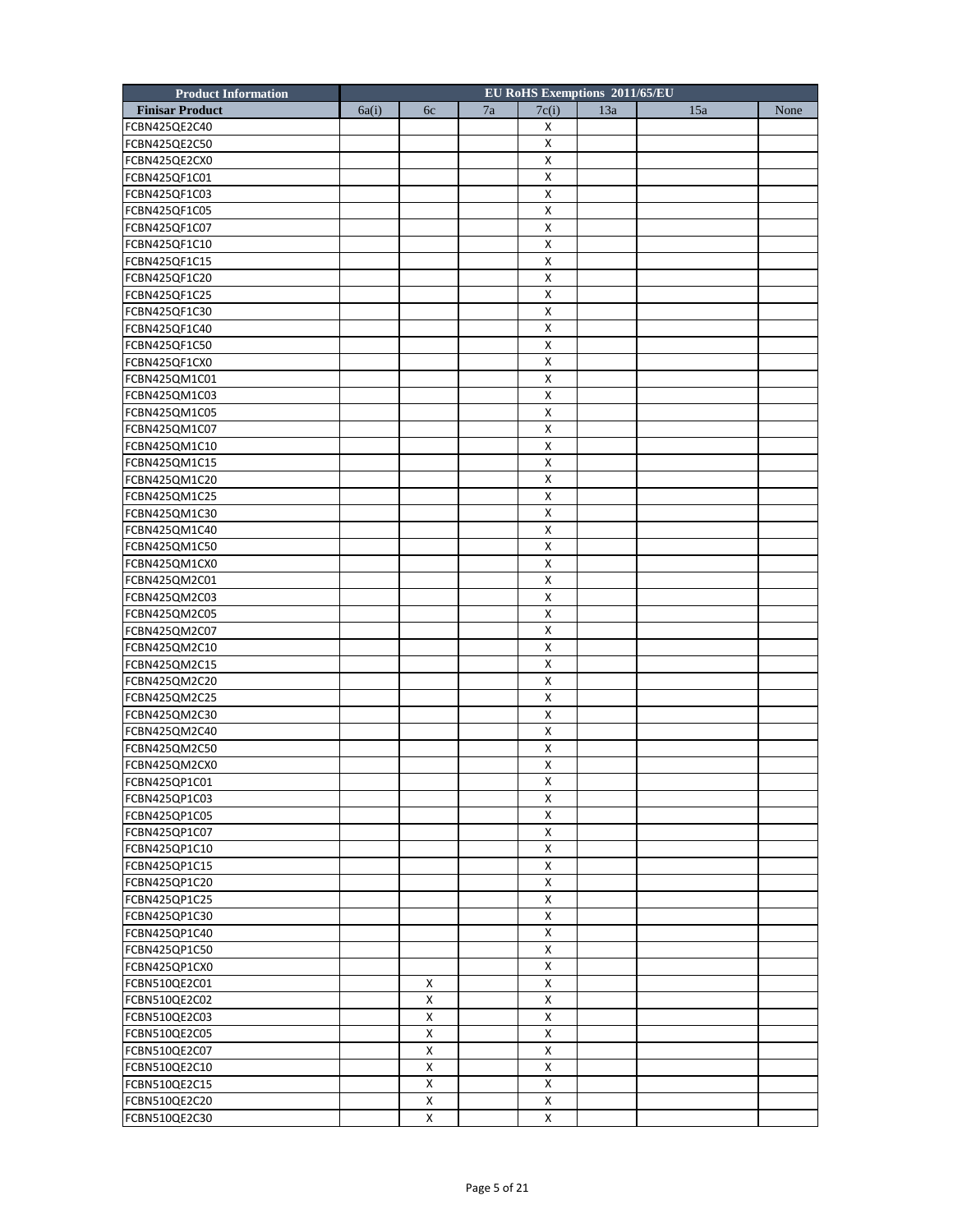| <b>Product Information</b> |       |                    |    |                    | EU RoHS Exemptions 2011/65/EU |     |      |
|----------------------------|-------|--------------------|----|--------------------|-------------------------------|-----|------|
| <b>Finisar Product</b>     | 6a(i) | 6c                 | 7a | 7c(i)              | 13a                           | 15a | None |
| FCBN525QE1C01              |       |                    |    | х                  |                               |     |      |
| FCBN525QE1C02              |       |                    |    | Χ                  |                               |     |      |
| FCBN525QE1C03              |       |                    |    | х                  |                               |     |      |
| FCBN525QE1C05              |       |                    |    | Χ                  |                               |     |      |
| FCBN525QE1C07              |       |                    |    | X                  |                               |     |      |
| FCBN525QE1C10              |       |                    |    | х                  |                               |     |      |
| FCBN525QE1C15              |       |                    |    | Χ                  |                               |     |      |
| FCBN525QE1C20              |       |                    |    | х                  |                               |     |      |
| FCBN525QE1C30              |       |                    |    | X                  |                               |     |      |
| FCBND10CD3C02              |       |                    |    | X                  |                               |     |      |
| FCBND10CD3C03              |       |                    |    | X                  |                               |     |      |
| FCBND10CD3C05              |       |                    |    | Χ                  |                               |     |      |
| FCBND10CD3C10              |       |                    |    | Х                  |                               |     |      |
| FCBND10CD3C20              |       |                    |    | X                  |                               |     |      |
|                            |       |                    |    | X                  |                               |     |      |
| FCBND10CD3C30              |       |                    |    |                    |                               |     |      |
| FCBND10CD3C50              |       |                    |    | х                  |                               |     |      |
| FCBND12CD3C02              |       | x                  |    | Χ                  |                               |     |      |
| FCBND12CD3C03              |       | X                  |    | Х                  |                               |     |      |
| FCBND12CD3C05              |       | $\pmb{\mathsf{X}}$ |    | X                  |                               |     |      |
| FCBND12CD3C10              |       | $\pmb{\mathsf{X}}$ |    | X                  |                               |     |      |
| FCBND12CD3C20              |       | X                  |    | X                  |                               |     |      |
| FCBND12CD3C30              |       | X                  |    | Χ                  |                               |     |      |
| FCBND12CD3C50              |       | X                  |    | Х                  |                               |     |      |
| FCBND12CD3CX0              |       | X                  |    | X                  |                               |     |      |
| FCBR425QB1C01              |       |                    |    | X                  |                               |     |      |
| FCBR425QB1C03              |       |                    |    | х                  |                               |     |      |
| FCBR425QB1C05              |       |                    |    | Χ                  |                               |     |      |
| FCBR425QB1C07              |       |                    |    | х                  |                               |     |      |
| FCBR425QB1C10              |       |                    |    | X                  |                               |     |      |
| FCBR425QB1C15              |       |                    |    | X                  |                               |     |      |
| FCBR425QB1C20              |       |                    |    | X                  |                               |     |      |
| FCBR425QB1C25              |       |                    |    | Χ                  |                               |     |      |
| FCBR425QB1C30              |       |                    |    | Х                  |                               |     |      |
| FCBR425QB1C40              |       |                    |    | X                  |                               |     |      |
| FCBR425QB1C50              |       |                    |    | X                  |                               |     |      |
| FCBR425QB1CX0              |       |                    |    | х                  |                               |     |      |
| FCBR425QE1C01              |       |                    |    | Χ                  |                               |     |      |
| FCBR425QE1C03              |       |                    |    | х                  |                               |     |      |
| FCBR425QE1C05              |       |                    |    | X                  |                               |     |      |
| FCBR425QE1C07              |       |                    |    | $\pmb{\mathsf{X}}$ |                               |     |      |
| FCBR425QE1C10              |       |                    |    | Х                  |                               |     |      |
| FCBR425QE1C15              |       |                    |    | X                  |                               |     |      |
| FCBR425QE1C20              |       |                    |    | X                  |                               |     |      |
| FCBR425QE1C25              |       |                    |    | X                  |                               |     |      |
| FCBR425QE1C30              |       |                    |    | X                  |                               |     |      |
| FCBR425QE1C40              |       |                    |    | $\pmb{\mathsf{X}}$ |                               |     |      |
|                            |       |                    |    |                    |                               |     |      |
| FCBR425QE1C50              |       |                    |    | Х                  |                               |     |      |
| FCBR425QE1CX0              |       |                    |    | X                  |                               |     |      |
| FCBR425QF1C01              |       |                    |    | X                  |                               |     |      |
| FCBR425QF1C03              |       |                    |    | X                  |                               |     |      |
| FCBR425QF1C05              |       |                    |    | X                  |                               |     |      |
| FCBR425QF1C07              |       |                    |    | X                  |                               |     |      |
| FCBR425QF1C10              |       |                    |    | X                  |                               |     |      |
| FCBR425QF1C15              |       |                    |    | X                  |                               |     |      |
| FCBR425QF1C20              |       |                    |    | X                  |                               |     |      |
| FCBR425QF1C25              |       |                    |    | $\pmb{\mathsf{X}}$ |                               |     |      |
| FCBR425QF1C30              |       |                    |    | X                  |                               |     |      |
| FCBR425QF1C40              |       |                    |    | X                  |                               |     |      |
| FCBR425QF1C50              |       |                    |    | X                  |                               |     |      |
| FCBR425QF1CX0              |       |                    |    | X                  |                               |     |      |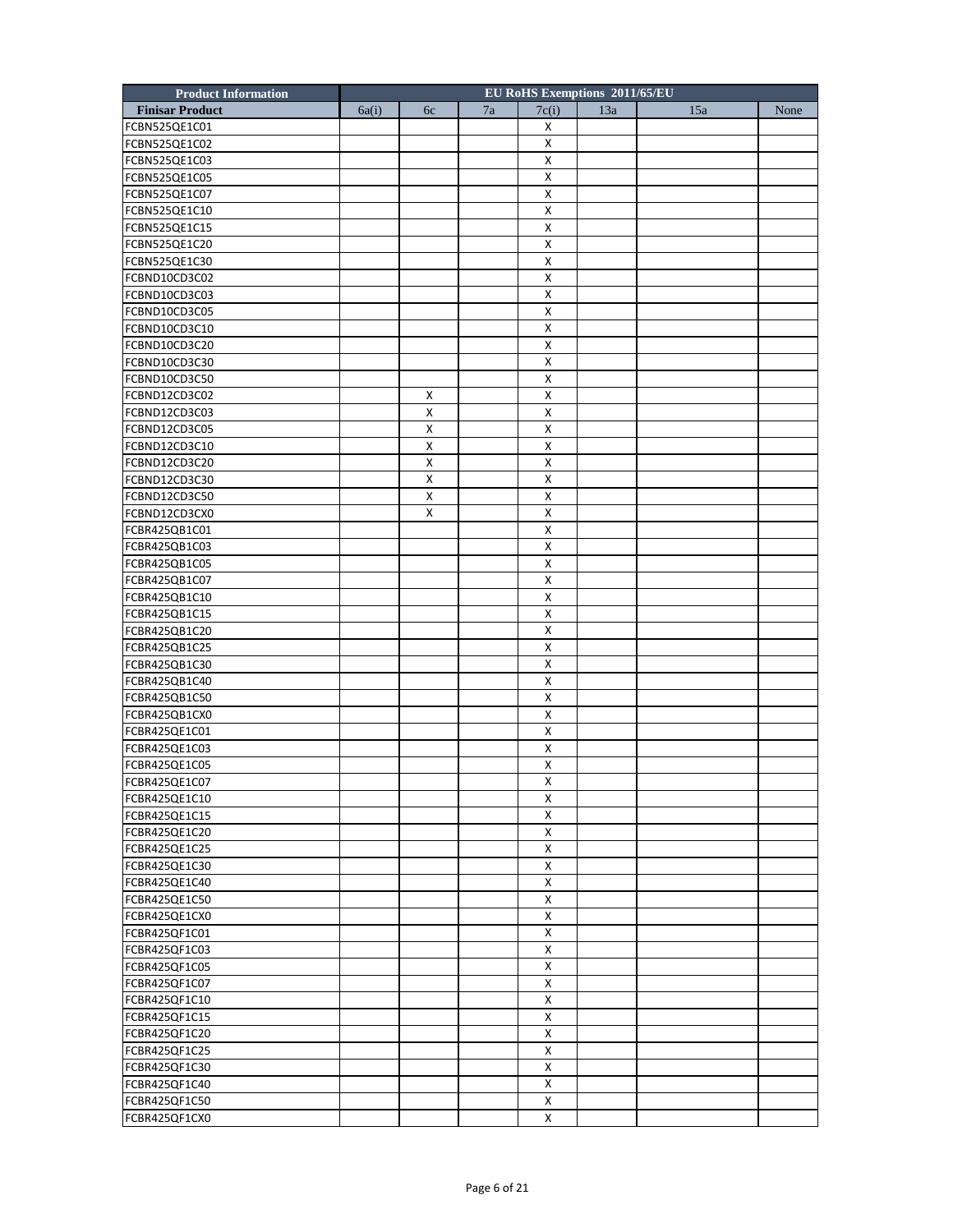| <b>Product Information</b> |       |    |    | <b>EU RoHS Exemptions 2011/65/EU</b> |     |     |      |
|----------------------------|-------|----|----|--------------------------------------|-----|-----|------|
| <b>Finisar Product</b>     | 6a(i) | 6c | 7a | 7c(i)                                | 13a | 15a | None |
| FCBR425QM1C01              |       |    |    | х                                    |     |     |      |
| FCBR425QM1C03              |       |    |    | х                                    |     |     |      |
| FCBR425QM1C05              |       |    |    | X                                    |     |     |      |
| FCBR425QM1C07              |       |    |    | X                                    |     |     |      |
| FCBR425QM1C10              |       |    |    | X                                    |     |     |      |
| FCBR425QM1C15              |       |    |    | X                                    |     |     |      |
| FCBR425QM1C20              |       |    |    | х                                    |     |     |      |
| FCBR425QM1C25              |       |    |    | X                                    |     |     |      |
| FCBR425QM1C30              |       |    |    | X                                    |     |     |      |
| FCBR425QM1C40              |       |    |    | X                                    |     |     |      |
| FCBR425QM1C50              |       |    |    | X                                    |     |     |      |
| FCBR425QM1CX0              |       |    |    | Χ                                    |     |     |      |
| FCBR425QP1C01              |       |    |    | X                                    |     |     |      |
| FCBR425QP1C03              |       |    |    | X                                    |     |     |      |
| FCBR425QP1C05              |       |    |    | X                                    |     |     |      |
| FCBR425QP1C07              |       |    |    | X                                    |     |     |      |
| FCBR425QP1C10              |       |    |    | х                                    |     |     |      |
| FCBR425QP1C15              |       |    |    | X                                    |     |     |      |
| FCBR425QP1C20              |       |    |    | X                                    |     |     |      |
| FCBR425QP1C25              |       |    |    | X                                    |     |     |      |
|                            |       |    |    |                                      |     |     |      |
| FCBR425QP1C30              |       |    |    | X                                    |     |     |      |
| FCBR425QP1C40              |       |    |    | Χ                                    |     |     |      |
| FCBR425QP1C50              |       |    |    | X                                    |     |     |      |
| FCBR425QP1CX0              |       |    |    | X                                    |     |     |      |
| FCCG125SD1C01              |       |    |    | X                                    |     |     |      |
| FCCG125SD1C01B             |       |    |    | X                                    |     |     |      |
| FCCG125SD1C02              |       |    |    | Χ                                    |     |     |      |
| FCCG125SD1C03              |       |    |    | X                                    |     |     |      |
| FCCG125SD1C03B             |       |    |    | X                                    |     |     |      |
| FCCG125SD1C05              |       |    |    | $\pmb{\times}$                       |     |     |      |
| FCCG125SD1C05B             |       |    |    | X                                    |     |     |      |
| FCCG125SD1C07              |       |    |    | Χ                                    |     |     |      |
| FCCG125SD1C07B             |       |    |    | X                                    |     |     |      |
| FCCG125SD1C10              |       |    |    | X                                    |     |     |      |
| FCCG125SD1C10B             |       |    |    | $\pmb{\times}$                       |     |     |      |
| FCCG125SD1C20              |       |    |    | X                                    |     |     |      |
| FCCG125SD1C20B             |       |    |    | х                                    |     |     |      |
| FCCG125SD1C30              |       |    |    | X                                    |     |     |      |
| FCCG125SD1CA5              |       |    |    | X                                    |     |     |      |
| FCCG125SD1CB5              |       |    |    | $\pmb{\chi}$                         |     |     |      |
| FCCG125SD1CC5              |       |    |    | Χ                                    |     |     |      |
| FCCG125SD1CZ5              |       |    |    | X                                    |     |     |      |
| FCCG410QD3C01              |       |    |    | X                                    |     |     |      |
| FCCG410QD3C03              |       |    |    | $\pmb{\mathsf{X}}$                   |     |     |      |
| FCCG410QD3C05              |       |    |    | $\pmb{\times}$                       |     |     |      |
| FCCG410QD3C07              |       |    |    | X                                    |     |     |      |
| FCCG410QD3C10              |       |    |    | X                                    |     |     |      |
| FCCG410QD3C15              |       |    |    | X                                    |     |     |      |
| FCCG410QD3C20              |       |    |    | X                                    |     |     |      |
| FCCG410QD3C25              |       |    |    | $\pmb{\times}$                       |     |     |      |
| FCCG410QD3C30              |       |    |    | X                                    |     |     |      |
| FCCG410QD3C40              |       |    |    | X                                    |     |     |      |
| FCCG410QD3C50              |       |    |    | X                                    |     |     |      |
| FCCG410QD3CX0              |       |    |    | X                                    |     |     |      |
| FCCG414QD3C01              |       |    |    | $\pmb{\times}$                       |     |     |      |
|                            |       |    |    | X                                    |     |     |      |
| FCCG414QD3C03              |       |    |    |                                      |     |     |      |
| FCCG414QD3C05              |       |    |    | X<br>X                               |     |     |      |
| FCCG414QD3C07              |       |    |    |                                      |     |     |      |
| FCCG414QD3C10              |       |    |    | X                                    |     |     |      |
| FCCG414QD3C15              |       |    |    | X                                    |     |     |      |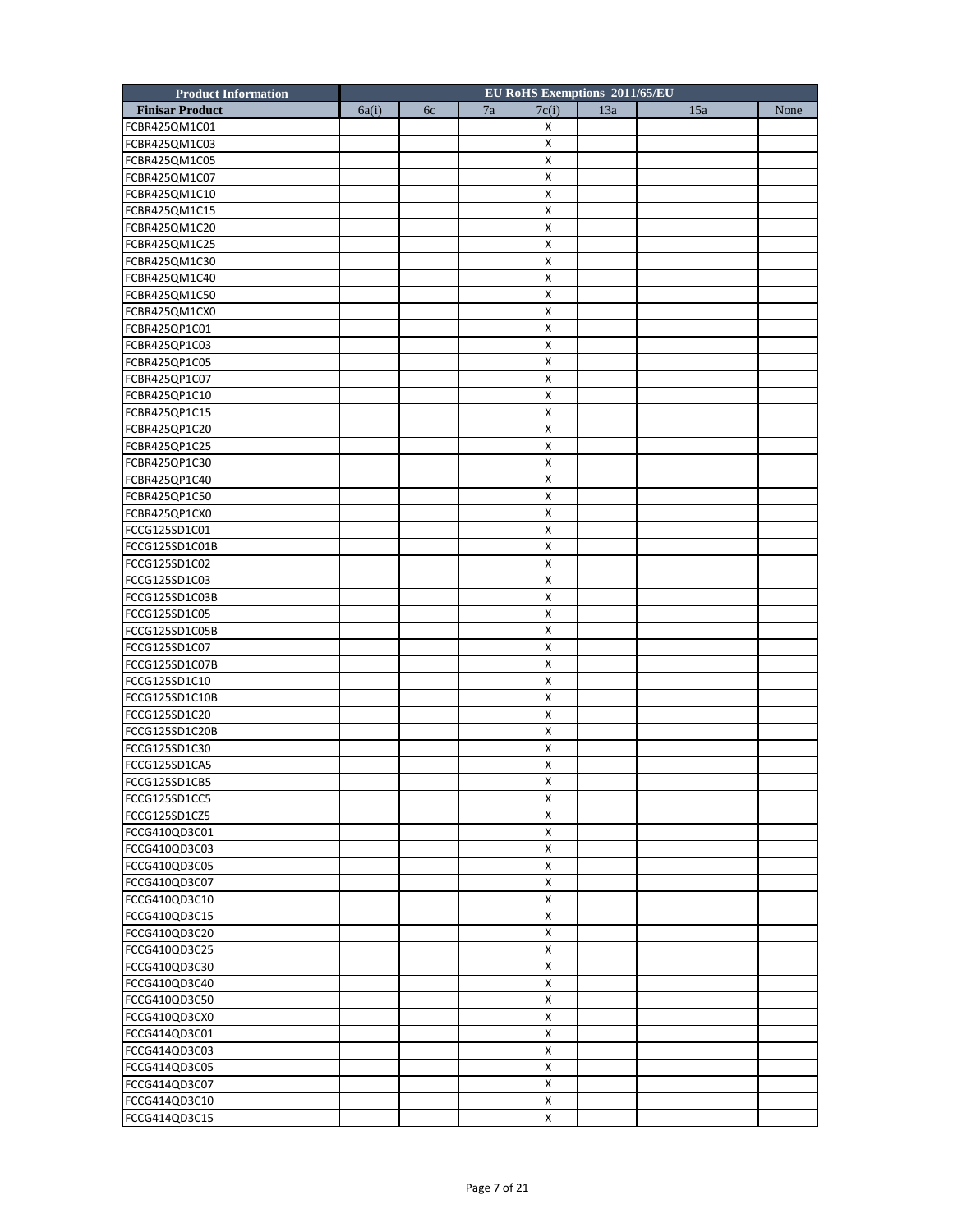| <b>Product Information</b> |       |    |        | EU RoHS Exemptions 2011/65/EU |        |     |      |
|----------------------------|-------|----|--------|-------------------------------|--------|-----|------|
| <b>Finisar Product</b>     | 6a(i) | 6c | 7a     | 7c(i)                         | 13a    | 15a | None |
| FCCG414QD3C20              |       |    |        | х                             |        |     |      |
| FCCG414QD3C25              |       |    |        | X                             |        |     |      |
| FCCG414QD3C30              |       |    |        | X                             |        |     |      |
| FCCG414QD3C40              |       |    |        | X                             |        |     |      |
| FCCG414QD3C50              |       |    |        | X                             |        |     |      |
| FCCG414QD3CX0              |       |    |        | х                             |        |     |      |
| FCCN410QD3C01              |       |    |        | X                             |        |     |      |
| FCCN410QD3C02              |       |    |        | X                             |        |     |      |
| FCCN410QD3C03              |       |    |        | X                             |        |     |      |
| FCCN410QD3C05              |       |    |        | X                             |        |     |      |
| FCCN410QD3C07              |       |    |        | X                             |        |     |      |
| FCCN410QD3C10              |       |    |        | X                             |        |     |      |
| FCCN410QD3C15              |       |    |        | X                             |        |     |      |
| FCCN410QD3C20              |       |    |        | $\pmb{\mathsf{X}}$            |        |     |      |
| FCCN410QD3C25              |       |    |        | X                             |        |     |      |
| FCCN410QD3C30              |       |    |        | х                             |        |     |      |
| FCCN410QD3C40              |       |    |        | X                             |        |     |      |
| FCCN410QD3C50              |       |    |        | X                             |        |     |      |
| FCCN410QD3CX0              |       |    |        | $\pmb{\mathsf{X}}$            |        |     |      |
| FCCN414QD3C01              |       |    |        | X                             |        |     |      |
|                            |       |    |        |                               |        |     |      |
| FCCN414QD3C03              |       |    |        | X                             |        |     |      |
| FCCN414QD3C05              |       |    |        | X                             |        |     |      |
| FCCN414QD3C07              |       |    |        | X                             |        |     |      |
| FCCN414QD3C10              |       |    |        | $\pmb{\mathsf{X}}$            |        |     |      |
| FCCN414QD3C15              |       |    |        | X                             |        |     |      |
| FCCN414QD3C20              |       |    |        | х                             |        |     |      |
| FCCN414QD3C25              |       |    |        | X                             |        |     |      |
| FCCN414QD3C30              |       |    |        | X                             |        |     |      |
| FCCN414QD3C40              |       |    |        | $\pmb{\mathsf{X}}$            |        |     |      |
| FCCN414QD3C50              |       |    |        | X                             |        |     |      |
| FCCN414QD3CX0              |       |    |        | X                             |        |     |      |
| FCLF8520P2BTL              |       |    |        | X                             |        |     |      |
| FCLF8521P2BTL              |       |    |        | х                             |        |     |      |
| FCLF8522P2BTL              |       |    |        | X                             |        |     |      |
| FIF-S-31-050-RC            |       |    |        |                               |        |     | X    |
| FIF-S-31-060-RC            |       |    |        |                               |        |     | X    |
| FIF-S-31-070-R             |       |    |        |                               |        |     | х    |
| FIF-S-31-080-R             |       |    |        |                               |        |     | X    |
| FIF-S-31-080-RC            |       |    |        |                               |        |     | x    |
| FIF-S-55-050-RC            |       |    |        |                               |        |     | Χ    |
| FIF-S-55-060-RC            |       |    |        |                               |        |     | X    |
| FIF-S-55-070-R             |       |    |        |                               |        |     | X    |
| FIF-S-55-080-R             |       |    |        |                               |        |     | X    |
| FIF-S-55-080-RC            |       |    |        |                               |        |     | X    |
| FOA-M2200CB-EFG1C-AA002    |       |    | Х      | x                             | x      |     |      |
| FOA-M2200CB-EFG1C-AA003    |       |    | X      | X                             | X      |     |      |
| FOA-M2200CB-EFG1C-AA004    |       |    | x      | X                             | X      |     |      |
| FOA-M2200CB-EFG1C-AA006    |       |    | X      | X                             | x      |     |      |
| FOA-M2200CB-EFG1C-AA007    |       |    | X      | X                             | X      |     |      |
| FOA-M2300CD-EFV1C-AA009    |       | X  | X      | X                             | X      |     |      |
| FOA-M7100DA-EVG2C-AA013    |       |    | X      | X                             | X      |     |      |
|                            |       |    |        |                               |        |     |      |
| FOA-M7100DA-EVG2C-AA014    |       | X  | Χ<br>х | X<br>X                        | X<br>X |     |      |
| FOA-M7300CD-EVG1C-AA002    |       |    |        |                               |        |     |      |
| FP-1310-4I-LCB             | X     |    |        | X                             |        |     |      |
| FP-1310-4I-LCC             | x     |    |        | X                             |        |     |      |
| FP-1310-51-100SMF-SCAPC    | X     |    |        | X                             |        |     |      |
| FTA-BL-SFP+/BGE            |       |    |        |                               |        |     | x    |
| FTA-BL-SFP+/BLK            |       |    |        |                               |        |     | X    |
| FTA-BL-SFP+/BLU            |       |    |        |                               |        |     | X    |
| FTA-BL-SFP+/BRW            |       |    |        |                               |        |     | X    |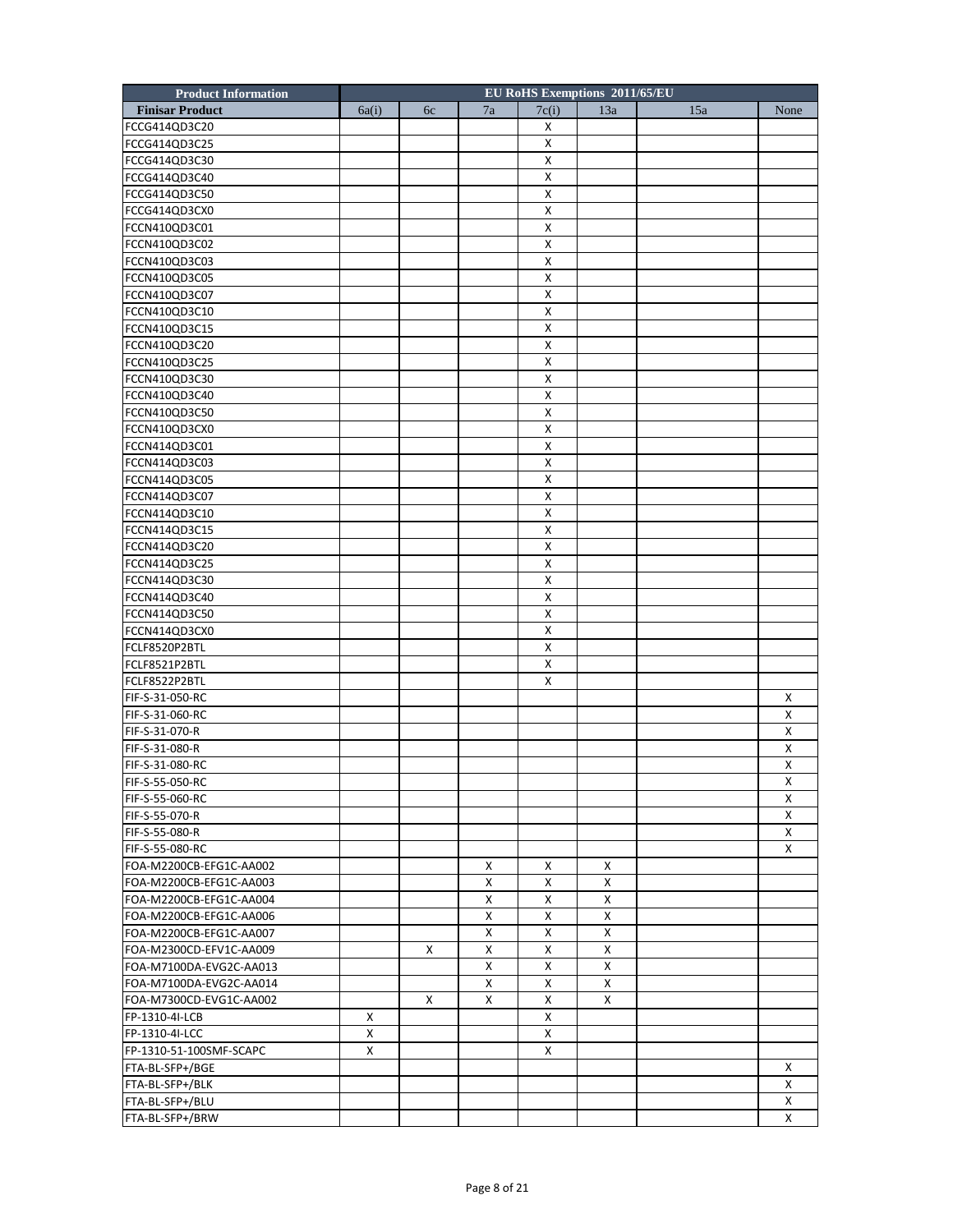| <b>EU RoHS Exemptions 2011/65/EU</b><br><b>Product Information</b> |      |
|--------------------------------------------------------------------|------|
| 7a<br>7c(i)<br>13a<br>15a<br><b>Finisar Product</b><br>6a(i)<br>6c | None |
| FTA-BL-SFP+/GRN                                                    | X    |
| FTA-BL-SFP+/GRY                                                    | X    |
| FTA-BL-SFP+/ORG                                                    | X    |
| FTA-BL-SFP+/RED                                                    | X    |
| FTA-BL-SFP+/WHT                                                    | X    |
| FTA-BL-SFP+/YLO                                                    | X    |
| X<br>FTCD1314E1BCL<br>X                                            |      |
| x<br>X<br>FTCD1324E1BCL                                            |      |
| FTL410QD2C<br>X                                                    |      |
| $\pmb{\mathsf{X}}$<br>FTL410QD4C                                   |      |
| FTL410QD4N<br>X                                                    |      |
| FTL410QE2C<br>X                                                    |      |
| X<br>FTL410QE2N                                                    |      |
| $\pmb{\mathsf{X}}$<br>FTL410QE4C                                   |      |
| $\pmb{\mathsf{X}}$<br>FTL410QE4N                                   |      |
| FTL414QB2C<br>х                                                    |      |
| X<br>FTL4C1QE1C                                                    |      |
| X<br>FTL4C1QE2C                                                    |      |
| $\pmb{\mathsf{X}}$<br>FTL4C1QE2L                                   |      |
| $\pmb{\mathsf{X}}$<br>FTL4C1QL1C                                   |      |
| FTL4C1QL1L<br>X                                                    |      |
|                                                                    |      |
| X<br>FTL4C1QL2C                                                    |      |
| X<br>FTL4C1QL2L<br>$\pmb{\mathsf{X}}$                              |      |
| FTL4C1QM1C                                                         |      |
| $\pmb{\mathsf{X}}$<br>FTL4C1QM2C                                   |      |
| FTL4C1QW2N<br>х                                                    |      |
| X<br>FTL4C2QE1C                                                    |      |
| X<br>FTL4C2QE2C                                                    |      |
| $\pmb{\mathsf{X}}$<br>FTL4C3QE1C                                   |      |
| $\pmb{\mathsf{X}}$<br>FTL4C3QE2C                                   |      |
| X<br>FTL4E1QE1C                                                    |      |
| X<br>FTL4E1QM1C                                                    |      |
| X<br>FTL4S1QE1C                                                    |      |
| $\pmb{\mathsf{X}}$<br>FTL4S1QE2C                                   |      |
| FTLC1121RDNL<br>X<br>X                                             |      |
| FTLC1121SDNL<br>X<br>Х                                             |      |
| X<br>FTLC1122RDNL                                                  |      |
| FTLC1122SDNL<br>х                                                  |      |
| X<br>FTLC1141RDNL                                                  |      |
| FTLC1141SDNL<br>$\pmb{\mathsf{X}}$                                 |      |
| FTLC1152SGPL<br>Χ                                                  |      |
| FTLC1152WGPLC<br>X                                                 |      |
| X<br>FTLC1154RDPL                                                  |      |
| X<br>FTLC1154RDPL2                                                 |      |
| FTLC1154RDPL5<br>X                                                 |      |
| $\pmb{\mathsf{X}}$<br>FTLC1154RDPL6                                |      |
| FTLC1154RDPLA<br>X                                                 |      |
| X<br>FTLC1154RDPLB                                                 |      |
| X<br>FTLC1154SDPL                                                  |      |
| FTLC1155RGPL<br>X                                                  |      |
| FTLC1155RGPL2<br>X                                                 |      |
| FTLC1155RGPL5<br>X                                                 |      |
| X<br>FTLC1155RGPL6                                                 |      |
| X<br>FTLC1155RGPLA                                                 |      |
| X<br>FTLC1155RGPLB                                                 |      |
| X<br>FTLC1155WGPLC                                                 |      |
| FTLC1183RDNA<br>X<br>X                                             |      |
| X<br>X<br>FTLC1183RDNL                                             |      |
| X<br>X<br>FTLC1183RDNS                                             |      |
| X<br>FTLC1183SDNA<br>X                                             |      |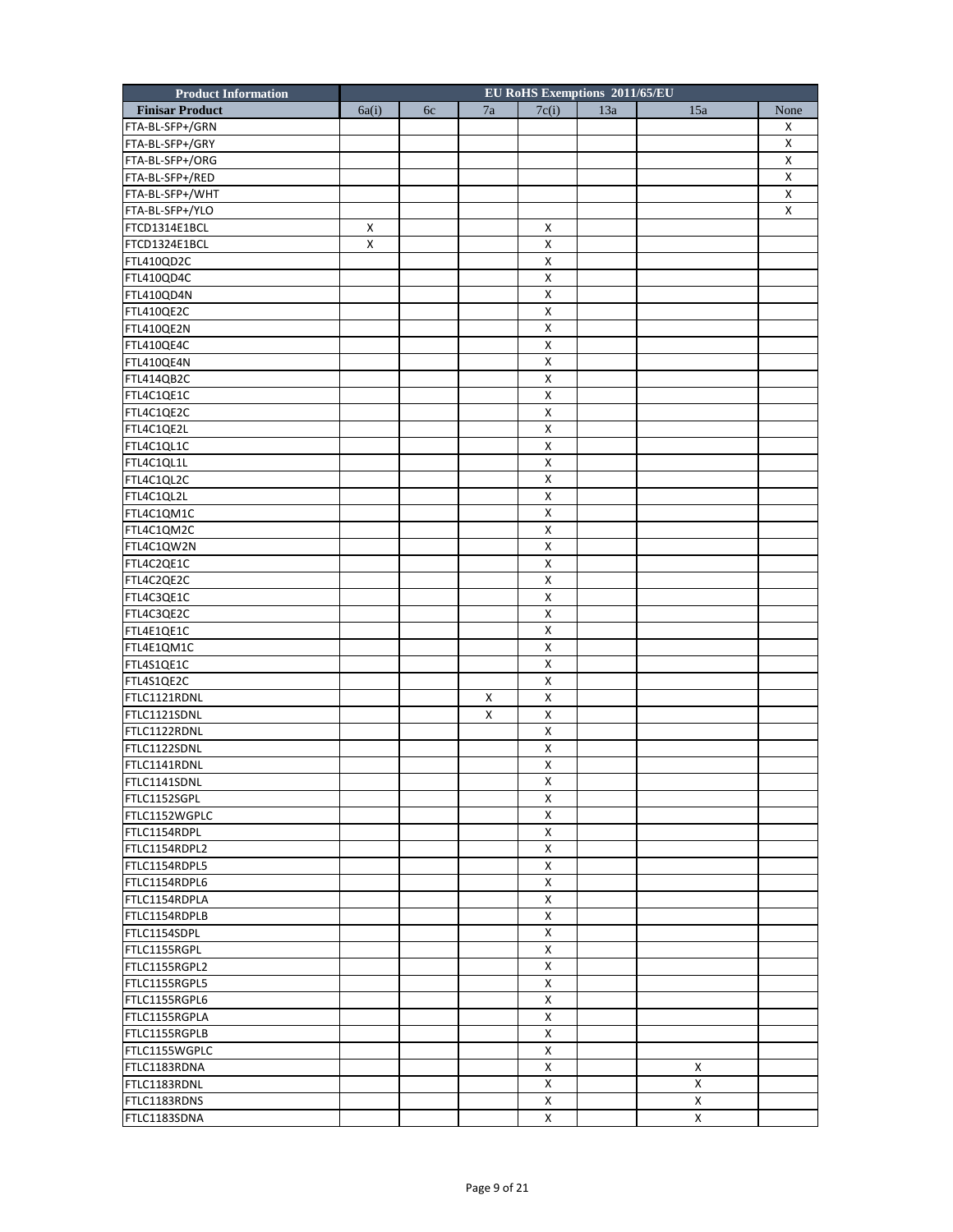| <b>Product Information</b>   |       |    |    | EU RoHS Exemptions 2011/65/EU |     |     |      |
|------------------------------|-------|----|----|-------------------------------|-----|-----|------|
| <b>Finisar Product</b>       | 6a(i) | 6c | 7a | 7c(i)                         | 13a | 15a | None |
| FTLC1183SDNL                 |       |    |    | х                             |     | X   |      |
| FTLC1183SDNS                 |       |    |    | X                             |     | X   |      |
| FTLC3321F3NL                 |       | X  | x  | X                             | X   |     |      |
| FTLC3321U3NL                 |       | X  | X  | X                             | x   |     |      |
| FTLC8221RFNM                 |       |    |    | X                             |     |     |      |
| FTLC8221SCNM                 |       |    |    | X                             |     |     |      |
| FTLC8281RCNM                 |       |    |    | X                             |     |     |      |
| FTLC8281SCNM                 |       |    |    | X                             |     |     |      |
| FTLC9141RENM                 |       |    |    | X                             |     |     |      |
| FTLC9141SENM                 |       |    |    | X                             |     |     |      |
| FTLC9152RGPL                 |       |    |    | X                             |     |     |      |
| FTLC9551REPM                 |       |    |    | X                             |     |     |      |
| FTLC9551SEPM                 |       |    |    | $\mathsf{x}$                  |     |     |      |
| FTLC9552FEPM                 |       |    |    | X                             |     |     |      |
| FTLC9552REPM                 |       |    |    | X                             |     |     |      |
| FTLC9552SEPM                 |       |    |    | X                             |     |     |      |
| FTLC9554REPM                 |       |    |    | X                             |     |     |      |
|                              |       |    |    | X                             |     |     |      |
| FTLC9555FEPM<br>FTLC9555NEPM |       |    |    | X                             |     |     |      |
|                              |       |    |    |                               |     |     |      |
| FTLC9555QEPM                 |       |    |    | X                             |     |     |      |
| FTLC9555REPM                 |       |    |    | X                             |     |     |      |
| FTLC9555REPM3                |       |    |    | X                             |     |     |      |
| FTLC9555SEPM                 |       |    |    | $\mathsf{x}$                  |     |     |      |
| FTLC9555WEPM                 |       |    |    | X                             |     |     |      |
| FTLC9558REPM                 |       |    |    | X                             |     |     |      |
| FTLD10CD3C                   |       |    |    | X                             |     |     |      |
| FTLD10CE1C                   |       |    |    | X                             |     |     |      |
| FTLD10CE3C                   |       |    |    | X                             |     |     |      |
| FTLD12CL1C                   |       |    |    | X                             |     |     |      |
| FTLD12CL3C                   |       |    |    | X                             |     |     |      |
| FTLF0078P2BTL                |       |    |    | X                             |     |     |      |
| FTLF1217P2BTL                |       |    |    | X                             |     |     |      |
| FTLF1318P2BTL                |       |    |    | $\mathsf{x}$                  |     |     |      |
| FTLF1318P3BTL                |       |    |    | X                             |     |     |      |
| FTLF1319F1GTL                |       | X  |    | X                             |     |     |      |
| FTLF1321P1BTL                |       |    |    | X                             |     |     |      |
| FTLF1321S1KTL                |       |    |    | X                             |     |     |      |
| FTLF1321S1MTL                |       |    |    | X                             |     |     |      |
| FTLF1322F2GTR                |       |    |    | X                             |     |     |      |
| FTLF1322P1BTR                |       |    |    | $\overline{\mathsf{X}}$       |     |     |      |
| FTLF1323F2GTR                |       |    |    | X                             |     |     |      |
| FTLF1323F2MTR                |       |    |    | X                             |     |     |      |
| FTLF1323P1BTL                |       |    |    | X                             |     |     |      |
| FTLF1323P1BTR                |       |    |    | X                             |     |     |      |
| FTLF1323S2MTR                |       |    |    | X                             |     |     |      |
| FTLF1419P1BCL                |       |    |    | X                             |     |     |      |
| FTLF1421P1BCL                |       |    |    | X                             |     |     |      |
| FTLF1421P1BTL                |       |    |    | X                             |     |     |      |
| FTLF1421S1GCL                |       |    |    | X                             |     |     |      |
| FTLF1421S1KCL                |       |    |    | X                             |     |     |      |
| FTLF1421S1MCL                |       |    |    | X                             |     |     |      |
| FTLF1422P1BTL                |       |    |    | X                             |     |     |      |
| FTLF1426P2BTL                | Χ     |    |    | X                             |     |     |      |
| FTLF1428P2BNV                | X     |    |    | X                             |     |     |      |
| FTLF1428P3BNV                |       |    |    | X                             |     |     |      |
| FTLF1429P3BCE                |       |    |    | X                             |     |     |      |
| FTLF1429P3BCV                |       |    |    | X                             |     |     |      |
| FTLF1429P3BCVA               |       |    |    | X                             |     |     |      |
| FTLF1429P3BNV                |       |    |    | X                             |     |     |      |
| FTLF1432P3BCV                |       |    |    | X                             |     |     |      |
|                              |       |    |    |                               |     |     |      |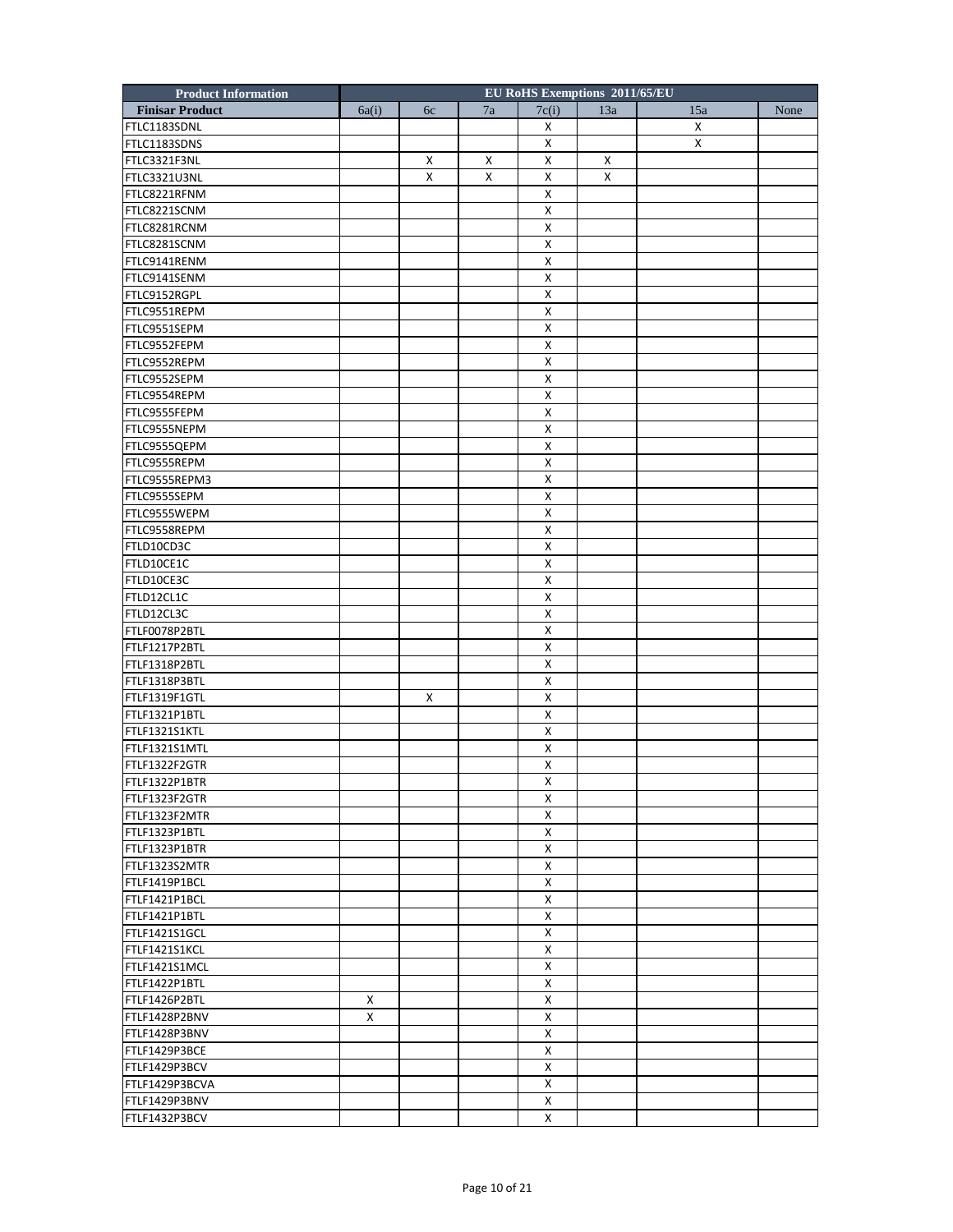| <b>Product Information</b>     |       |    |    | EU RoHS Exemptions 2011/65/EU |     |     |      |
|--------------------------------|-------|----|----|-------------------------------|-----|-----|------|
| <b>Finisar Product</b>         | 6a(i) | 6c | 7a | 7c(i)                         | 13a | 15a | None |
| FTLF1436P3BCL                  |       |    |    | Х                             |     |     |      |
| FTLF1436W4BTL                  |       |    |    | Χ                             |     |     |      |
| FTLF1436W4BTV                  |       |    |    | X                             |     |     |      |
| FTLF1518P1BTL                  |       |    |    | Χ                             |     |     |      |
| FTLF1519P1BCL                  |       |    |    | X                             |     |     |      |
| FTLF1519P1BNL                  |       | X  |    | Х                             |     |     |      |
| FTLF1521P1BCL                  |       |    |    | Χ                             |     |     |      |
| FTLF1522P1BTL                  |       |    |    | X                             |     |     |      |
| FTLF1523P1BTL                  |       |    |    | X                             |     |     |      |
| FTLF1619P1BCL                  |       |    |    | X                             |     |     |      |
| FTLF1621P1BCL                  |       |    |    | Х                             |     |     |      |
| FTLF1621S1GCL                  | X     |    |    | Χ                             |     |     |      |
| FTLF1621S1MCL                  | X     |    |    | Χ                             |     |     |      |
| FTLF1721P1BCL                  | X     |    |    | X                             |     |     |      |
| FTLF1721P2BTL                  |       |    |    | X                             |     |     |      |
| FTLF1721S1KCL                  |       |    |    | Х                             |     |     |      |
| FTLF1721S1MCL                  | X     |    |    | Χ                             |     |     |      |
| FTLF3436W4BT27                 |       |    |    | Χ                             |     |     |      |
| FTLF3436W4BT29                 |       |    |    | X                             |     |     |      |
| FTLF3436W4BT31                 |       |    |    | X                             |     |     |      |
| FTLF3436W4BT33                 |       |    |    | Х                             |     |     |      |
| FTLF8519F2GCL                  |       |    |    | Χ                             |     |     |      |
|                                |       |    |    | Χ                             |     |     |      |
| FTLF8519F2GNL<br>FTLF8519F2GTL |       |    |    | X                             |     |     |      |
|                                |       |    |    | X                             |     |     |      |
| FTLF8519F2HCL                  |       |    |    |                               |     |     |      |
| FTLF8519F2HNL                  |       |    |    | Х                             |     |     |      |
| FTLF8519F2HTL                  |       |    |    | Χ                             |     |     |      |
| FTLF8519F2KCL                  |       |    |    | Χ                             |     |     |      |
| FTLF8519F2KNL                  |       |    |    | X                             |     |     |      |
| FTLF8519F2KTL                  |       |    |    | X                             |     |     |      |
| FTLF8519F2MNL                  |       |    |    | х                             |     |     |      |
| FTLF8519F2MTL                  |       |    |    | Χ                             |     |     |      |
| FTLF8519P3BNL                  |       |    |    | Χ                             |     |     |      |
| FTLF8519P3BTL                  |       |    |    | X                             |     |     |      |
| FTLF8524E2GNL                  |       |    |    | X                             |     |     |      |
| FTLF8524E2GNV                  |       |    |    | Х                             |     |     |      |
| FTLF8524P2BNL                  |       |    |    | Χ                             |     |     |      |
| FTLF8524P2BNV                  |       |    |    | X                             |     |     |      |
| FTLF8524P3BNL                  |       |    |    | X                             |     |     |      |
| FTLF8526P3BNL                  |       |    |    | $\pmb{\mathsf{X}}$            |     |     |      |
| FTLF8526W4BTL                  |       |    |    | X                             |     |     |      |
| FTLF8528P3BCV                  |       |    |    | X                             |     |     |      |
| FTLF8528P3BNV                  |       |    |    | Χ                             |     |     |      |
| FTLF8529P3BCV                  |       |    |    | X                             |     |     |      |
| FTLF8529P3BNV                  |       |    |    | X                             |     |     |      |
| FTLF8529P4BCV                  |       |    |    | X                             |     |     |      |
| FTLF8529P4BNV                  |       |    |    | Χ                             |     |     |      |
| FTLF8532P4BCV                  |       |    |    | Χ                             |     |     |      |
| FTLF8532P4BNV                  |       |    |    | X                             |     |     |      |
| FTLF8532P4PCV                  |       |    |    | Х                             |     |     |      |
| FTLF8536P4BCL                  |       |    |    | X                             |     |     |      |
| FTLF8536P4BCV                  |       |    |    | X                             |     |     |      |
| FTLF8536P4BNL                  |       |    |    | X                             |     |     |      |
| FTLF8536P4PCL                  |       |    |    | X                             |     |     |      |
| FTLF8536P4PCV                  |       |    |    | X                             |     |     |      |
| FTLF8536W4BTL                  |       |    |    | X                             |     |     |      |
|                                |       |    |    |                               |     |     |      |
| FTLF8536W4BTV                  |       |    |    | X<br>Χ                        |     |     |      |
| FTLF8538P4BCL                  |       |    |    |                               |     |     |      |
| FTLF8538P4BCV                  |       |    |    | X                             |     |     |      |
| FTLF8540P4BCL                  |       |    |    | X                             |     |     |      |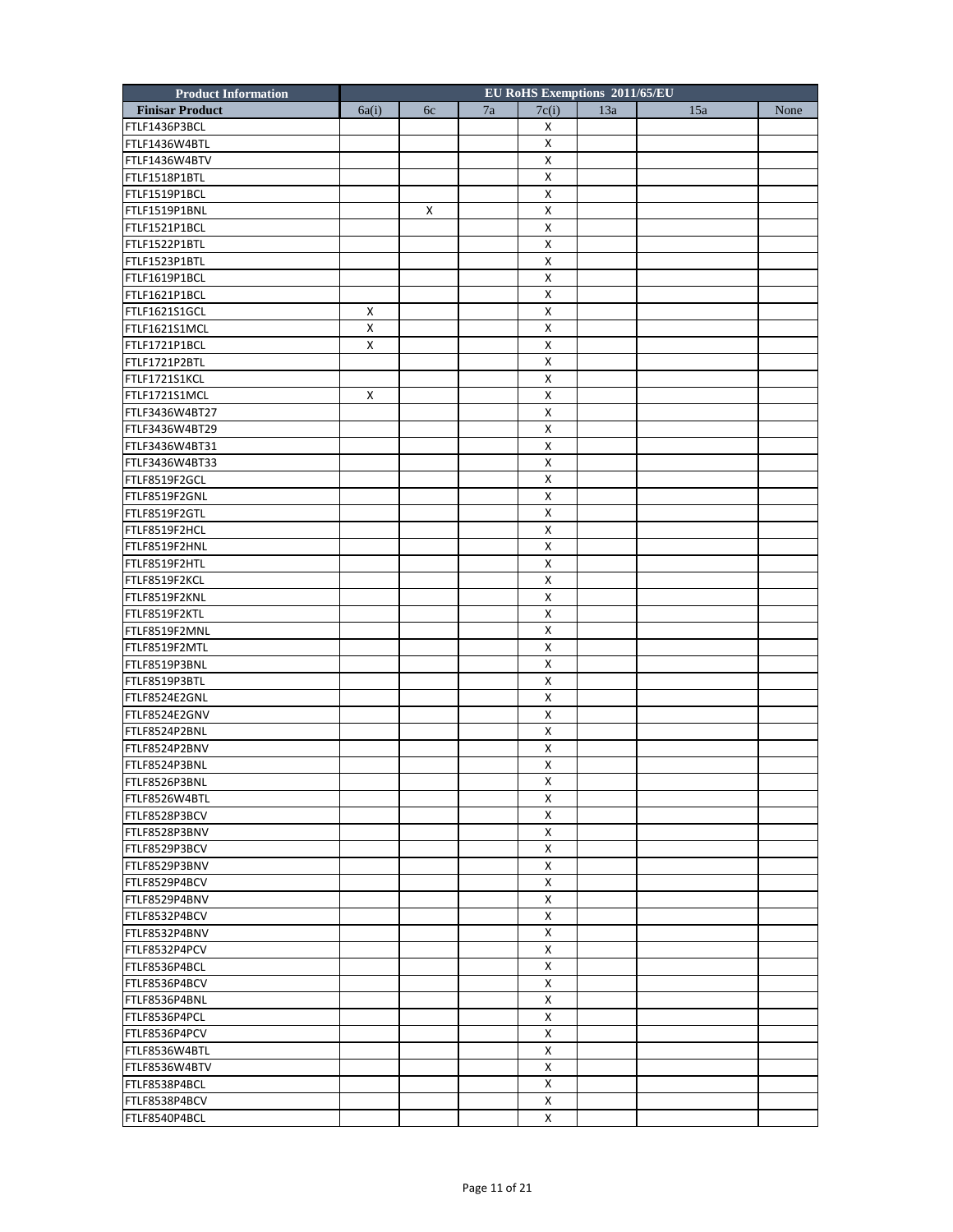| <b>Product Information</b> |                    |    |    | EU RoHS Exemptions 2011/65/EU |     |     |      |
|----------------------------|--------------------|----|----|-------------------------------|-----|-----|------|
| <b>Finisar Product</b>     | 6a(i)              | 6c | 7a | 7c(i)                         | 13a | 15a | None |
| FTLF8546P3BCV              |                    |    |    | X                             |     |     |      |
| FTLF8546P4BCV              |                    |    |    | X                             |     |     |      |
| FTLFLCDP1                  |                    |    |    |                               |     |     | X    |
| FTLX1370W4BTL              |                    |    |    | X                             |     |     |      |
| FTLX1371D3BCL              | X                  |    |    |                               |     |     |      |
| FTLX1374D3BCL              | Х                  |    |    |                               |     |     |      |
| FTLX1413D3BCL              |                    |    |    | X                             |     |     |      |
| FTLX1413M3BCL              |                    |    |    | X                             |     |     |      |
| FTLX1413M3BNL              |                    |    |    | X                             |     |     |      |
| FTLX1413M3BTL              |                    |    |    | X                             |     |     |      |
| FTLX1442E2                 | X                  |    |    |                               |     |     |      |
| FTLX1471D3BCL              | х                  |    |    |                               |     |     |      |
| FTLX1471D3BCL-1T           | X                  |    |    |                               |     |     |      |
| FTLX1471D3BCV              | X                  |    |    |                               |     |     |      |
| FTLX1471D3BNL              | $\pmb{\mathsf{X}}$ |    |    |                               |     |     |      |
| FTLX1471D3BTL              | Х                  |    |    |                               |     |     |      |
| FTLX1472M3BCL              |                    |    |    | X                             |     |     |      |
| FTLX1472M3BNL              |                    |    |    | X                             |     |     |      |
| FTLX1472M3BTL              |                    |    |    | $\pmb{\mathsf{X}}$            |     |     |      |
| FTLX1475D3BCL              |                    |    |    | $\pmb{\mathsf{X}}$            |     |     |      |
| FTLX1475D3BCV              |                    |    |    | X                             |     |     |      |
| FTLX1475D3BNL              |                    |    |    | X                             |     |     |      |
| FTLX1475D3BTL              |                    |    |    | X                             |     |     |      |
| FTLX1612M3BCL              |                    |    |    | X                             |     |     |      |
| FTLX1612M3BTL              |                    |    |    | X                             |     |     |      |
| FTLX1671D3BCL              |                    |    |    | X                             |     |     |      |
| FTLX1672D3BCL              |                    |    |    | X                             |     |     |      |
| FTLX1672D3BNL              |                    |    |    | X                             |     |     |      |
| FTLX1672D3BTL              |                    |    |    | $\pmb{\mathsf{X}}$            |     |     |      |
| FTLX1672M3BCL              |                    |    |    | X                             |     |     |      |
| FTLX1672M3BNL              |                    |    |    | X                             |     |     |      |
| FTLX1672M3BTL              |                    |    |    | X                             |     |     |      |
| FTLX1772M3BCL              |                    |    |    | X                             |     |     |      |
| FTLX1812M3BCL              |                    |    |    | X                             |     |     |      |
| FTLX1812M3BNL              |                    |    |    | X                             |     |     |      |
| FTLX1812M3BTL              |                    |    |    | X                             |     |     |      |
| FTLX1871D3BCL              |                    |    |    | X                             |     |     |      |
| FTLX1871D3BNL              |                    |    |    | X                             |     |     |      |
| FTLX1871M3BCL              |                    |    |    | X                             |     |     |      |
| FTLX1871M3BNL              |                    |    |    | $\pmb{\mathsf{X}}$            |     |     |      |
| FTLX2072D327               |                    |    |    | X                             |     |     |      |
| FTLX2072D333               |                    |    |    | X                             |     |     |      |
| FTLX2672D327               |                    |    |    | X                             |     |     |      |
| FTLX2672D333               |                    |    |    | X                             |     |     |      |
| FTLX3671DTC20              |                    |    |    | X                             |     |     |      |
| FTLX3671DTC21              |                    |    |    | X                             |     |     |      |
| FTLX3671DTC22              |                    |    |    | X                             |     |     |      |
| FTLX3671DTC23              |                    |    |    | X                             |     |     |      |
| FTLX3671DTC24              |                    |    |    | X                             |     |     |      |
| FTLX3671DTC25              |                    |    |    | X                             |     |     |      |
| FTLX3671DTC26              |                    |    |    | X                             |     |     |      |
| FTLX3671DTC27              |                    |    |    | X                             |     |     |      |
| FTLX3671DTC28              |                    |    |    | X                             |     |     |      |
| FTLX3671DTC29              |                    |    |    | X                             |     |     |      |
| FTLX3671DTC30              |                    |    |    | X                             |     |     |      |
| FTLX3671DTC31              |                    |    |    | X                             |     |     |      |
| FTLX3671DTC32              |                    |    |    | X                             |     |     |      |
| FTLX3671DTC33              |                    |    |    | X                             |     |     |      |
| FTLX3671DTC34              |                    |    |    | X                             |     |     |      |
| FTLX3671DTC35              |                    |    |    | X                             |     |     |      |
|                            |                    |    |    |                               |     |     |      |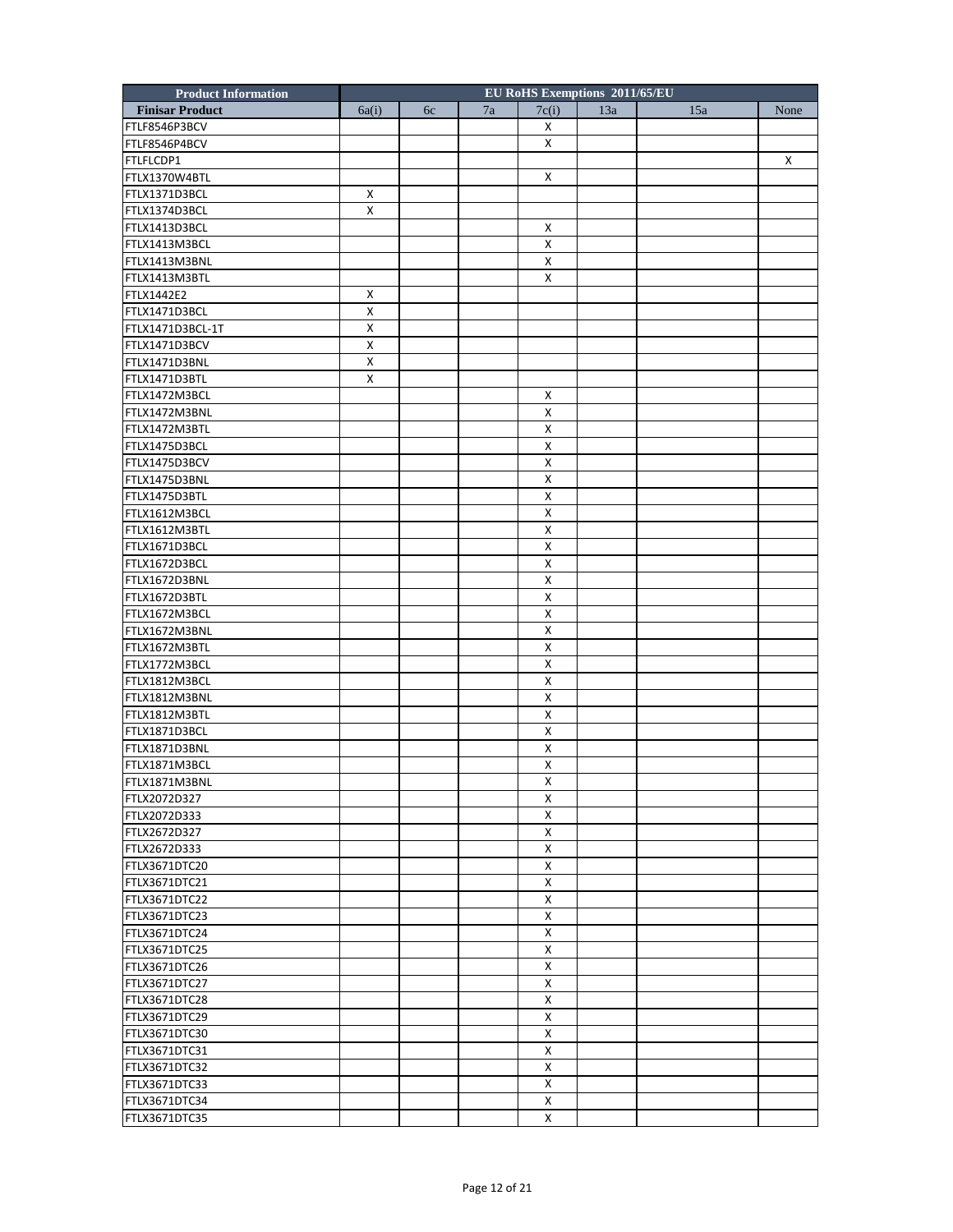| <b>Product Information</b> |       |    |    |                    | EU RoHS Exemptions 2011/65/EU |     |      |
|----------------------------|-------|----|----|--------------------|-------------------------------|-----|------|
| <b>Finisar Product</b>     | 6a(i) | 6c | 7a | 7c(i)              | 13a                           | 15a | None |
| FTLX3671DTC36              |       |    |    | х                  |                               |     |      |
| FTLX3671DTC37              |       |    |    | Χ                  |                               |     |      |
| FTLX3671DTC38              |       |    |    | Χ                  |                               |     |      |
| FTLX3671DTC39              |       |    |    | Χ                  |                               |     |      |
| FTLX3671DTC40              |       |    |    | X                  |                               |     |      |
| FTLX3671DTC41              |       |    |    | х                  |                               |     |      |
| FTLX3671DTC42              |       |    |    | Χ                  |                               |     |      |
| FTLX3671DTC43              |       |    |    | X                  |                               |     |      |
| FTLX3671DTC44              |       |    |    | X                  |                               |     |      |
| FTLX3671DTC45              |       |    |    | X                  |                               |     |      |
| FTLX3671DTC46              |       |    |    | х                  |                               |     |      |
| FTLX3671DTC47              |       |    |    | Χ                  |                               |     |      |
| FTLX3671DTC48              |       |    |    | Х                  |                               |     |      |
| FTLX3671DTC49              |       |    |    | X                  |                               |     |      |
| FTLX3671DTC50              |       |    |    | X                  |                               |     |      |
| FTLX3671DTC51              |       |    |    | х                  |                               |     |      |
| FTLX3671DTC52              |       |    |    | Χ                  |                               |     |      |
| FTLX3671DTC53              |       |    |    | Х                  |                               |     |      |
| FTLX3671DTC54              |       |    |    | $\pmb{\mathsf{X}}$ |                               |     |      |
| FTLX3671DTC55              |       |    |    | X                  |                               |     |      |
| FTLX3671DTC56              |       |    |    | х                  |                               |     |      |
| FTLX3671DTC57              |       |    |    | Χ                  |                               |     |      |
| FTLX3671DTC58              |       |    |    | Х                  |                               |     |      |
| FTLX3671DTC59              |       |    |    | X                  |                               |     |      |
| FTLX3671DTC60              |       |    |    | X                  |                               |     |      |
| FTLX3671MTC20              |       |    |    | х                  |                               |     |      |
| FTLX3671MTC21              |       |    |    | Χ                  |                               |     |      |
| FTLX3671MTC22              |       |    |    | Х                  |                               |     |      |
| FTLX3671MTC23              |       |    |    | X                  |                               |     |      |
| FTLX3671MTC24              |       |    |    | X                  |                               |     |      |
| FTLX3671MTC25              |       |    |    | х                  |                               |     |      |
| FTLX3671MTC26              |       |    |    | Χ                  |                               |     |      |
| FTLX3671MTC27              |       |    |    | Х                  |                               |     |      |
| FTLX3671MTC28              |       |    |    | X                  |                               |     |      |
| FTLX3671MTC29              |       |    |    | X                  |                               |     |      |
| FTLX3671MTC30              |       |    |    | х                  |                               |     |      |
| FTLX3671MTC31              |       |    |    | Χ                  |                               |     |      |
| FTLX3671MTC32              |       |    |    | Х                  |                               |     |      |
| FTLX3671MTC33              |       |    |    | X                  |                               |     |      |
| FTLX3671MTC34              |       |    |    | $\pmb{\mathsf{X}}$ |                               |     |      |
| FTLX3671MTC35              |       |    |    | Х                  |                               |     |      |
| FTLX3671MTC36              |       |    |    | X                  |                               |     |      |
| FTLX3671MTC37              |       |    |    | Χ                  |                               |     |      |
| FTLX3671MTC38              |       |    |    | X                  |                               |     |      |
| FTLX3671MTC39              |       |    |    | X                  |                               |     |      |
| FTLX3671MTC40              |       |    |    | $\pmb{\times}$     |                               |     |      |
| FTLX3671MTC41              |       |    |    | Χ                  |                               |     |      |
|                            |       |    |    | Χ                  |                               |     |      |
| FTLX3671MTC42              |       |    |    | X                  |                               |     |      |
| FTLX3671MTC43              |       |    |    |                    |                               |     |      |
| FTLX3671MTC44              |       |    |    | Χ                  |                               |     |      |
| FTLX3671MTC45              |       |    |    | X                  |                               |     |      |
| FTLX3671MTC46              |       |    |    | X                  |                               |     |      |
| FTLX3671MTC47              |       |    |    | Χ                  |                               |     |      |
| FTLX3671MTC48              |       |    |    | X                  |                               |     |      |
| FTLX3671MTC49              |       |    |    | X                  |                               |     |      |
| FTLX3671MTC50              |       |    |    | $\pmb{\times}$     |                               |     |      |
| FTLX3671MTC51              |       |    |    | х                  |                               |     |      |
| FTLX3671MTC52              |       |    |    | Χ                  |                               |     |      |
| FTLX3671MTC53              |       |    |    | X                  |                               |     |      |
| FTLX3671MTC54              |       |    |    | X                  |                               |     |      |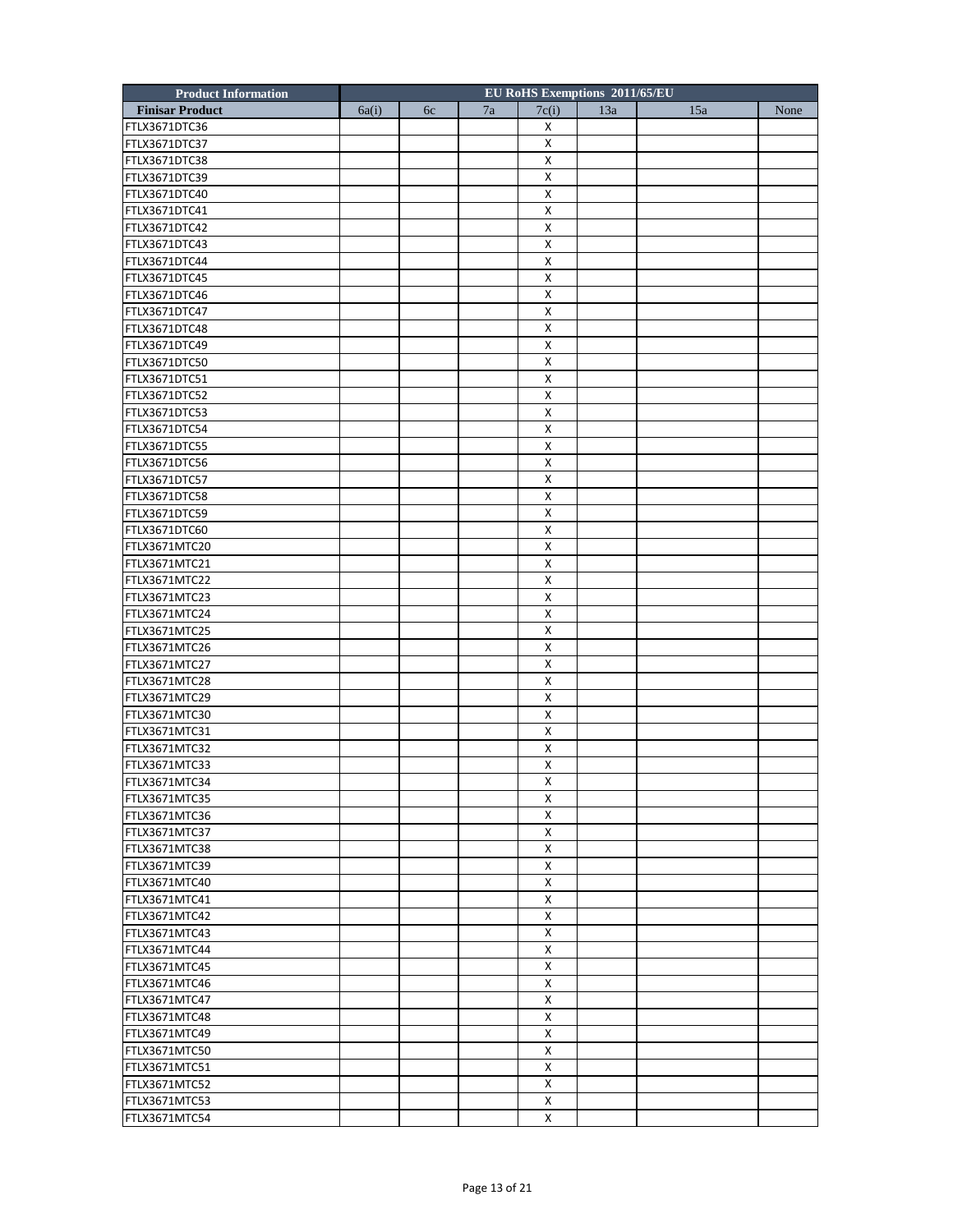| <b>Product Information</b> |       |    |    | EU RoHS Exemptions 2011/65/EU |     |     |      |
|----------------------------|-------|----|----|-------------------------------|-----|-----|------|
| <b>Finisar Product</b>     | 6a(i) | 6c | 7a | 7c(i)                         | 13a | 15a | None |
| FTLX3671MTC55              |       |    |    | Х                             |     |     |      |
| FTLX3671MTC56              |       |    |    | X                             |     |     |      |
| FTLX3671MTC57              |       |    |    | X                             |     |     |      |
| FTLX3671MTC58              |       |    |    | X                             |     |     |      |
| FTLX3671MTC59              |       |    |    | X                             |     |     |      |
| FTLX3671MTC60              |       |    |    | X                             |     |     |      |
| FTLX3815M317               |       |    |    | X                             |     |     |      |
| FTLX3815M318               |       |    |    | X                             |     |     |      |
| FTLX3815M319               |       |    |    | X                             |     |     |      |
| FTLX3815M320               |       |    |    | $\pmb{\mathsf{X}}$            |     |     |      |
| FTLX3815M321               |       |    |    | X                             |     |     |      |
| FTLX3815M322               |       |    |    | X                             |     |     |      |
| FTLX3815M323               |       |    |    | X                             |     |     |      |
| FTLX3815M324               |       |    |    | X                             |     |     |      |
|                            |       |    |    |                               |     |     |      |
| FTLX3815M325               |       |    |    | $\pmb{\mathsf{X}}$            |     |     |      |
| FTLX3815M326               |       |    |    | X                             |     |     |      |
| FTLX3815M327               |       |    |    | X                             |     |     |      |
| FTLX3815M328               |       |    |    | X                             |     |     |      |
| FTLX3815M329               |       |    |    | X                             |     |     |      |
| FTLX3815M330               |       |    |    | $\pmb{\mathsf{X}}$            |     |     |      |
| FTLX3815M331               |       |    |    | X                             |     |     |      |
| FTLX3815M332               |       |    |    | X                             |     |     |      |
| FTLX3815M333               |       |    |    | X                             |     |     |      |
| FTLX3815M334               |       |    |    | X                             |     |     |      |
| FTLX3815M335               |       |    |    | $\pmb{\mathsf{X}}$            |     |     |      |
| FTLX3815M336               |       |    |    | X                             |     |     |      |
| FTLX3815M337               |       |    |    | X                             |     |     |      |
| FTLX3815M338               |       |    |    | X                             |     |     |      |
| FTLX3815M339               |       |    |    | X                             |     |     |      |
| FTLX3815M340               |       |    |    | X                             |     |     |      |
| FTLX3815M341               |       |    |    | х                             |     |     |      |
| FTLX3815M342               |       |    |    | X                             |     |     |      |
| FTLX3815M343               |       |    |    | X                             |     |     |      |
| FTLX3815M344               |       |    |    | X                             |     |     |      |
| FTLX3815M345               |       |    |    | X                             |     |     |      |
| FTLX3815M346               |       |    |    | X                             |     |     |      |
| FTLX3815M347               |       |    |    | X                             |     |     |      |
| FTLX3815M348               |       |    |    | X                             |     |     |      |
| FTLX3815M349               |       |    |    | X                             |     |     |      |
| FTLX3815M350               |       |    |    | $\pmb{\mathsf{X}}$            |     |     |      |
| FTLX3815M351               |       |    |    | X                             |     |     |      |
| FTLX3815M352               |       |    |    | X                             |     |     |      |
| FTLX3815M353               |       |    |    | X                             |     |     |      |
| FTLX3815M354               |       |    |    | X                             |     |     |      |
| FTLX3815M355               |       |    |    | X                             |     |     |      |
| FTLX3815M356               |       |    |    | X                             |     |     |      |
|                            |       |    |    |                               |     |     |      |
| FTLX3815M357               |       |    |    | X                             |     |     |      |
| FTLX3815M358               |       |    |    | X                             |     |     |      |
| FTLX3815M359               |       |    |    | X                             |     |     |      |
| FTLX3815M360               |       |    |    | X                             |     |     |      |
| FTLX3815M361               |       |    |    | X                             |     |     |      |
| FTLX3871DCC16              |       |    |    | X                             |     |     |      |
| FTLX3871DCC17              |       |    |    | X                             |     |     |      |
| FTLX3871DCC18              |       |    |    | X                             |     |     |      |
| FTLX3871DCC19              |       |    |    | X                             |     |     |      |
| FTLX3871DCC20              |       |    |    | X                             |     |     |      |
| FTLX3871DCC21              |       |    |    | X                             |     |     |      |
| FTLX3871DCC22              |       |    |    | X                             |     |     |      |
| FTLX3871DCC23              |       |    |    | X                             |     |     |      |
| FTLX3871DCC24              |       |    |    | X                             |     |     |      |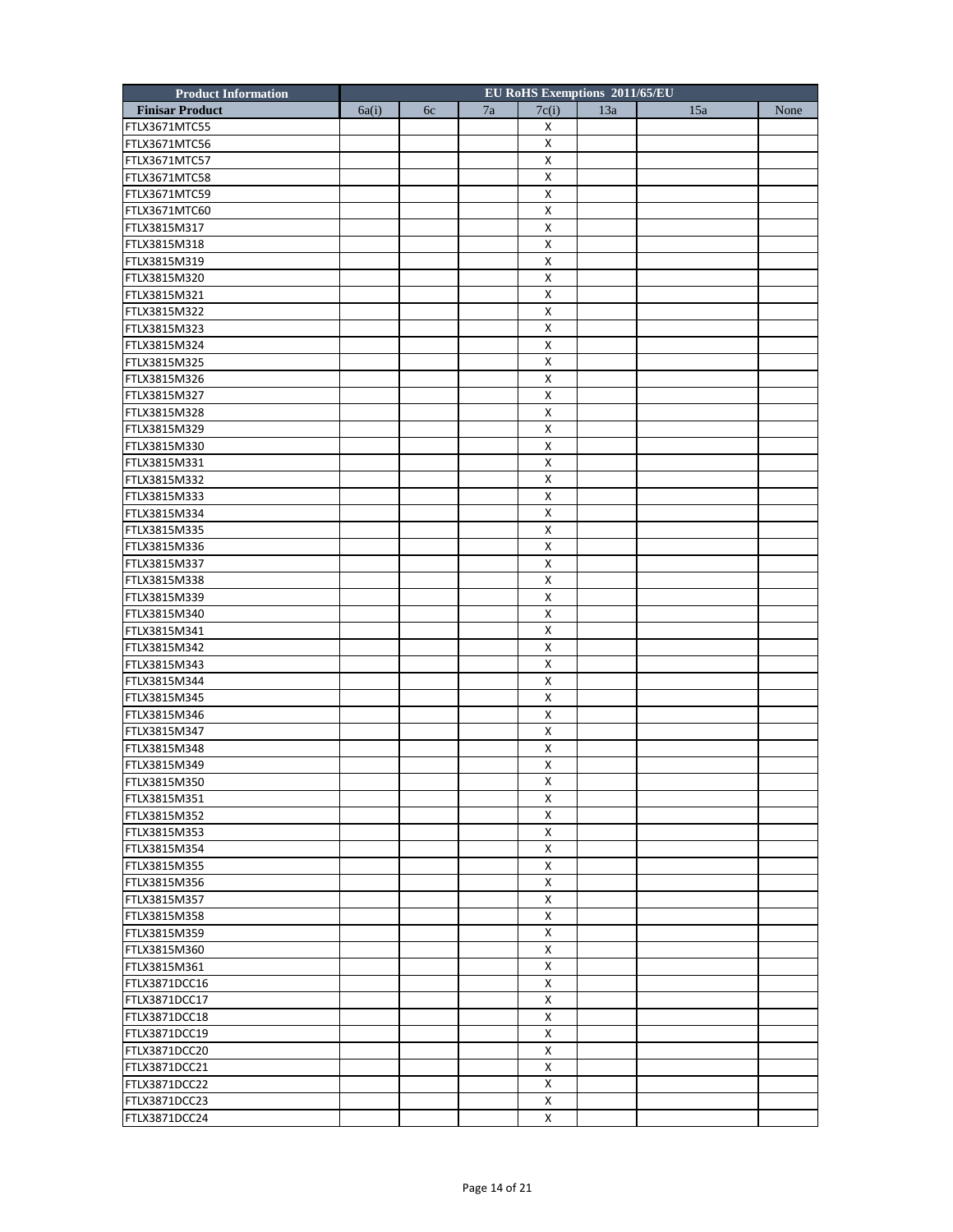| <b>Product Information</b> |       |    |    |                    | EU RoHS Exemptions 2011/65/EU |     |      |
|----------------------------|-------|----|----|--------------------|-------------------------------|-----|------|
| <b>Finisar Product</b>     | 6a(i) | 6c | 7a | 7c(i)              | 13a                           | 15a | None |
| FTLX3871DCC25              |       |    |    | х                  |                               |     |      |
| FTLX3871DCC26              |       |    |    | Χ                  |                               |     |      |
| FTLX3871DCC27              |       |    |    | Χ                  |                               |     |      |
| FTLX3871DCC28              |       |    |    | Χ                  |                               |     |      |
| FTLX3871DCC29              |       |    |    | X                  |                               |     |      |
| FTLX3871DCC30              |       |    |    | х                  |                               |     |      |
| FTLX3871DCC31              |       |    |    | Χ                  |                               |     |      |
| FTLX3871DCC32              |       |    |    | X                  |                               |     |      |
| FTLX3871DCC33              |       |    |    | X                  |                               |     |      |
| FTLX3871DCC34              |       |    |    | X                  |                               |     |      |
| FTLX3871DCC35              |       |    |    | х                  |                               |     |      |
| FTLX3871DCC36              |       |    |    | Χ                  |                               |     |      |
| FTLX3871DCC37              |       |    |    | Х                  |                               |     |      |
| FTLX3871DCC38              |       |    |    | X                  |                               |     |      |
| FTLX3871DCC39              |       |    |    | X                  |                               |     |      |
| FTLX3871DCC40              |       |    |    | х                  |                               |     |      |
| FTLX3871DCC41              |       |    |    | Χ                  |                               |     |      |
| FTLX3871DCC42              |       |    |    | Х                  |                               |     |      |
| FTLX3871DCC43              |       |    |    | X                  |                               |     |      |
| FTLX3871DCC44              |       |    |    | X                  |                               |     |      |
| FTLX3871DCC45              |       |    |    | х                  |                               |     |      |
| FTLX3871DCC46              |       |    |    | Χ                  |                               |     |      |
| FTLX3871DCC47              |       |    |    | Х                  |                               |     |      |
| FTLX3871DCC48              |       |    |    | X                  |                               |     |      |
| FTLX3871DCC49              |       |    |    | X                  |                               |     |      |
| FTLX3871DCC50              |       |    |    | х                  |                               |     |      |
| FTLX3871DCC51              |       |    |    | Χ                  |                               |     |      |
| FTLX3871DCC52              |       |    |    | Х                  |                               |     |      |
| FTLX3871DCC53              |       |    |    | X                  |                               |     |      |
| FTLX3871DCC54              |       |    |    | X                  |                               |     |      |
| FTLX3871DCC55              |       |    |    | х                  |                               |     |      |
| FTLX3871DCC56              |       |    |    | Χ                  |                               |     |      |
| FTLX3871DCC57              |       |    |    | Х                  |                               |     |      |
| FTLX3871DCC58              |       |    |    | X                  |                               |     |      |
| FTLX3871DCC59              |       |    |    | X                  |                               |     |      |
| FTLX3871DCC60              |       |    |    | х                  |                               |     |      |
| FTLX3871DCC61              |       |    |    | Χ                  |                               |     |      |
| FTLX3871MCC17              |       |    |    | Х                  |                               |     |      |
| FTLX3871MCC18              |       |    |    | X                  |                               |     |      |
| FTLX3871MCC19              |       |    |    | $\pmb{\mathsf{X}}$ |                               |     |      |
| FTLX3871MCC20              |       |    |    | Х                  |                               |     |      |
| FTLX3871MCC21              |       |    |    | X                  |                               |     |      |
| FTLX3871MCC22              |       |    |    | Χ                  |                               |     |      |
| FTLX3871MCC23              |       |    |    | X                  |                               |     |      |
| FTLX3871MCC24              |       |    |    | X                  |                               |     |      |
| FTLX3871MCC25              |       |    |    | X                  |                               |     |      |
| FTLX3871MCC26              |       |    |    | Χ                  |                               |     |      |
| FTLX3871MCC27              |       |    |    | Χ                  |                               |     |      |
| FTLX3871MCC28              |       |    |    | X                  |                               |     |      |
| FTLX3871MCC29              |       |    |    | Χ                  |                               |     |      |
| FTLX3871MCC30              |       |    |    | X                  |                               |     |      |
|                            |       |    |    |                    |                               |     |      |
| FTLX3871MCC31              |       |    |    | X<br>Χ             |                               |     |      |
| FTLX3871MCC32              |       |    |    | X                  |                               |     |      |
| FTLX3871MCC33              |       |    |    |                    |                               |     |      |
| FTLX3871MCC34              |       |    |    | X                  |                               |     |      |
| FTLX3871MCC35              |       |    |    | $\pmb{\times}$     |                               |     |      |
| FTLX3871MCC36              |       |    |    | X                  |                               |     |      |
| FTLX3871MCC37              |       |    |    | Χ                  |                               |     |      |
| FTLX3871MCC38              |       |    |    | X                  |                               |     |      |
| FTLX3871MCC39              |       |    |    | X                  |                               |     |      |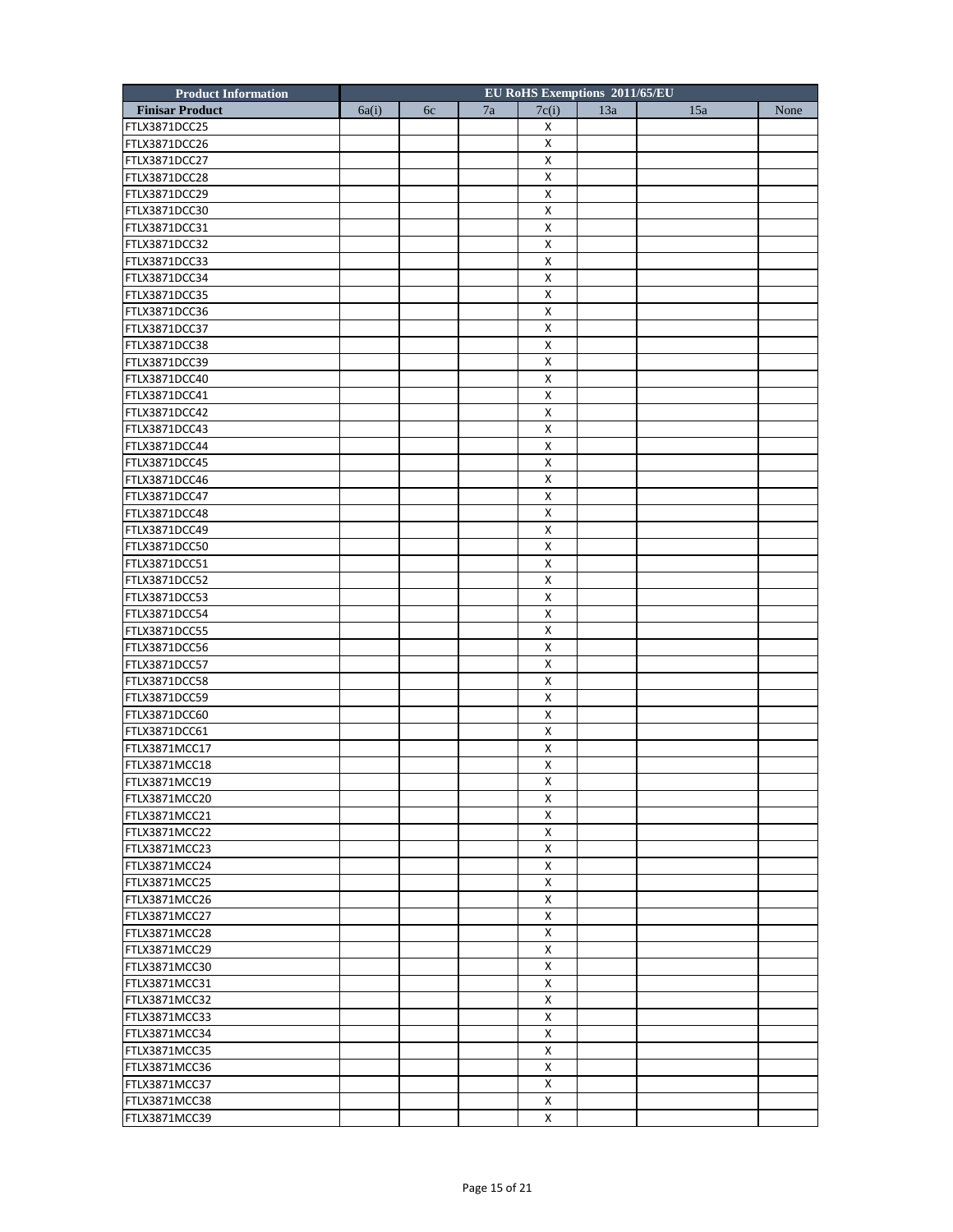| <b>Product Information</b> |       |    |    |                           | EU RoHS Exemptions 2011/65/EU |     |      |
|----------------------------|-------|----|----|---------------------------|-------------------------------|-----|------|
| <b>Finisar Product</b>     | 6a(i) | 6c | 7a | 7c(i)                     | 13a                           | 15a | None |
| FTLX3871MCC40              |       |    |    | Х                         |                               |     |      |
| FTLX3871MCC41              |       |    |    | Χ                         |                               |     |      |
| FTLX3871MCC42              |       |    |    | X                         |                               |     |      |
| FTLX3871MCC43              |       |    |    | X                         |                               |     |      |
| FTLX3871MCC44              |       |    |    | X                         |                               |     |      |
| FTLX3871MCC45              |       |    |    | X                         |                               |     |      |
| FTLX3871MCC46              |       |    |    | Χ                         |                               |     |      |
| FTLX3871MCC47              |       |    |    | X                         |                               |     |      |
| FTLX3871MCC48              |       |    |    | X                         |                               |     |      |
| FTLX3871MCC49              |       |    |    | X                         |                               |     |      |
| FTLX3871MCC50              |       |    |    | X                         |                               |     |      |
| FTLX3871MCC51              |       |    |    | Χ                         |                               |     |      |
| FTLX3871MCC52              |       |    |    | X                         |                               |     |      |
| FTLX3871MCC53              |       |    |    | X                         |                               |     |      |
| FTLX3871MCC54              |       |    |    | X                         |                               |     |      |
| FTLX3871MCC55              |       |    |    | X                         |                               |     |      |
| FTLX3871MCC56              |       |    |    | Χ                         |                               |     |      |
| FTLX3871MCC57              |       |    |    | X                         |                               |     |      |
| FTLX3871MCC58              |       |    |    | X                         |                               |     |      |
| FTLX3871MCC59              |       |    |    | X                         |                               |     |      |
| FTLX3871MCC60              |       |    |    | X                         |                               |     |      |
| FTLX3871MCC61              |       |    |    | Χ                         |                               |     |      |
| FTLX3971DTC17              |       |    |    | X                         |                               |     |      |
| FTLX3971DTC18              |       |    |    | X                         |                               |     |      |
| FTLX3971DTC19              |       |    |    | X                         |                               |     |      |
|                            |       |    |    |                           |                               |     |      |
| FTLX3971DTC20              |       |    |    | X                         |                               |     |      |
| FTLX3971DTC21              |       |    |    | Χ                         |                               |     |      |
| FTLX3971DTC22              |       |    |    | X                         |                               |     |      |
| FTLX3971DTC23              |       |    |    | $\boldsymbol{\mathsf{X}}$ |                               |     |      |
| FTLX3971DTC24              |       |    |    | $\pmb{\times}$            |                               |     |      |
| FTLX3971DTC25              |       |    |    | X                         |                               |     |      |
| FTLX3971DTC26              |       |    |    | Χ                         |                               |     |      |
| FTLX3971DTC27              |       |    |    | X                         |                               |     |      |
| FTLX3971DTC28              |       |    |    | X                         |                               |     |      |
| FTLX3971DTC29              |       |    |    | X                         |                               |     |      |
| FTLX3971DTC30              |       |    |    | X                         |                               |     |      |
| FTLX3971DTC31              |       |    |    | Х                         |                               |     |      |
| FTLX3971DTC32              |       |    |    | X                         |                               |     |      |
| FTLX3971DTC33              |       |    |    | X                         |                               |     |      |
| FTLX3971DTC34              |       |    |    | $\mathsf X$               |                               |     |      |
| FTLX3971DTC35              |       |    |    | Χ                         |                               |     |      |
| FTLX3971DTC36              |       |    |    | X                         |                               |     |      |
| FTLX3971DTC37              |       |    |    | X                         |                               |     |      |
| FTLX3971DTC38              |       |    |    | X                         |                               |     |      |
| FTLX3971DTC39              |       |    |    | X                         |                               |     |      |
| FTLX3971DTC40              |       |    |    | X                         |                               |     |      |
| FTLX3971DTC41              |       |    |    | Χ                         |                               |     |      |
| FTLX3971DTC42              |       |    |    | X                         |                               |     |      |
| FTLX3971DTC43              |       |    |    | X                         |                               |     |      |
| FTLX3971DTC44              |       |    |    | X                         |                               |     |      |
| FTLX3971DTC45              |       |    |    | Χ                         |                               |     |      |
| FTLX3971DTC46              |       |    |    | X                         |                               |     |      |
| FTLX3971DTC47              |       |    |    | X                         |                               |     |      |
| FTLX3971DTC48              |       |    |    | X                         |                               |     |      |
| FTLX3971DTC49              |       |    |    | $\pmb{\times}$            |                               |     |      |
| FTLX3971DTC50              |       |    |    | Χ                         |                               |     |      |
| FTLX3971DTC51              |       |    |    | X                         |                               |     |      |
| FTLX3971DTC52              |       |    |    | X                         |                               |     |      |
| FTLX3971DTC53              |       |    |    | X                         |                               |     |      |
| FTLX3971DTC54              |       |    |    | X                         |                               |     |      |
|                            |       |    |    |                           |                               |     |      |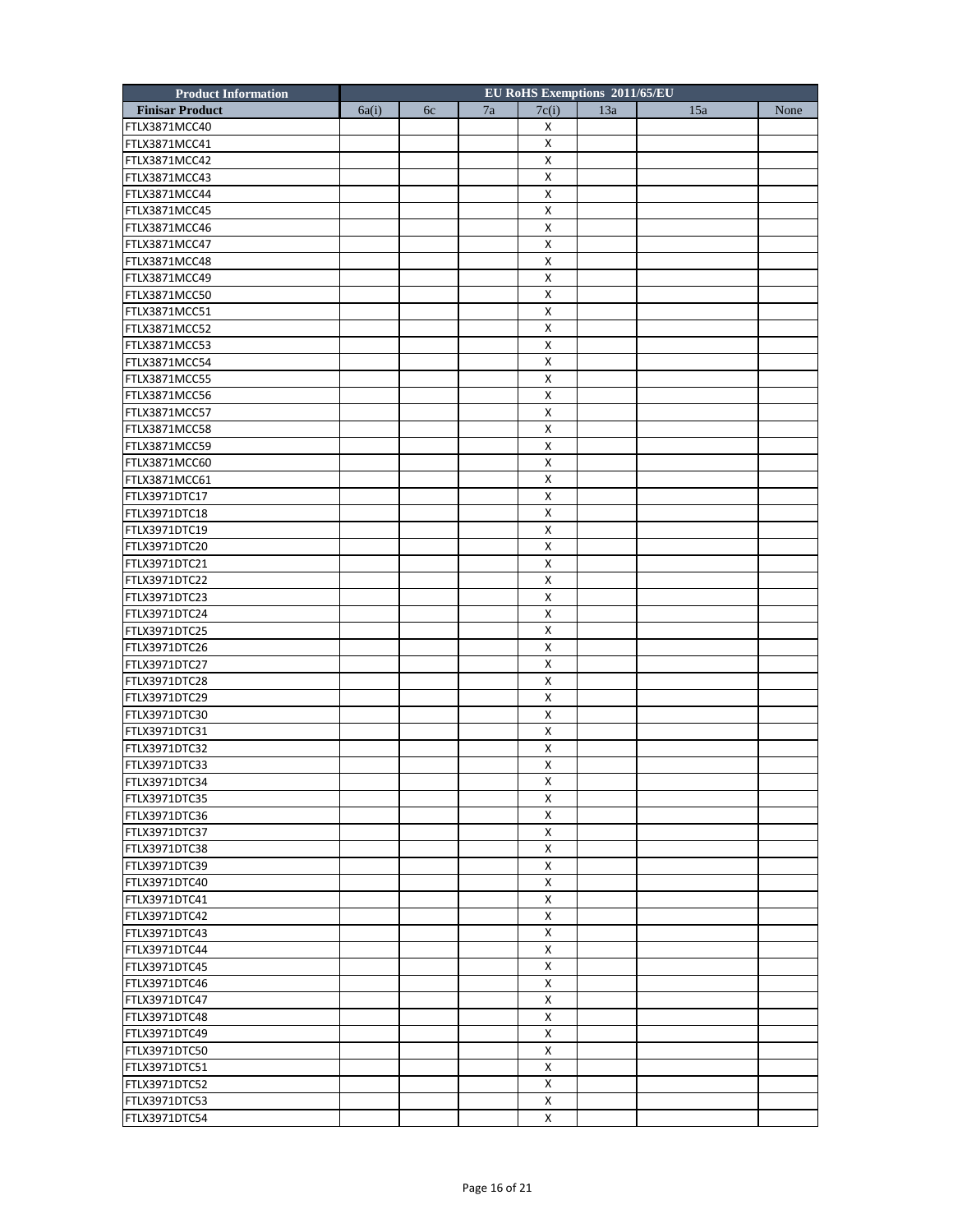| <b>Product Information</b> |       |    |    |                    | EU RoHS Exemptions 2011/65/EU |     |      |
|----------------------------|-------|----|----|--------------------|-------------------------------|-----|------|
| <b>Finisar Product</b>     | 6a(i) | 6c | 7a | 7c(i)              | 13a                           | 15a | None |
| FTLX3971DTC55              |       |    |    | х                  |                               |     |      |
| FTLX3971DTC56              |       |    |    | Χ                  |                               |     |      |
| FTLX3971DTC57              |       |    |    | Χ                  |                               |     |      |
| FTLX3971DTC58              |       |    |    | Χ                  |                               |     |      |
| FTLX3971DTC59              |       |    |    | X                  |                               |     |      |
| FTLX3971DTC60              |       |    |    | х                  |                               |     |      |
| FTLX3971DTC61              |       |    |    | Χ                  |                               |     |      |
| FTLX3971MTC17              |       |    |    | X                  |                               |     |      |
| FTLX3971MTC18              |       |    |    | X                  |                               |     |      |
| FTLX3971MTC19              |       |    |    | X                  |                               |     |      |
| FTLX3971MTC20              |       |    |    | х                  |                               |     |      |
| FTLX3971MTC21              |       |    |    | Χ                  |                               |     |      |
| FTLX3971MTC22              |       |    |    | Х                  |                               |     |      |
| FTLX3971MTC23              |       |    |    | X                  |                               |     |      |
| FTLX3971MTC24              |       |    |    | X                  |                               |     |      |
| FTLX3971MTC25              |       |    |    | х                  |                               |     |      |
| FTLX3971MTC26              |       |    |    | Χ                  |                               |     |      |
| FTLX3971MTC27              |       |    |    | Х                  |                               |     |      |
| FTLX3971MTC28              |       |    |    | X                  |                               |     |      |
| FTLX3971MTC29              |       |    |    | X                  |                               |     |      |
| FTLX3971MTC30              |       |    |    | х                  |                               |     |      |
| FTLX3971MTC31              |       |    |    | Χ                  |                               |     |      |
| FTLX3971MTC32              |       |    |    | Х                  |                               |     |      |
| FTLX3971MTC33              |       |    |    | X                  |                               |     |      |
| FTLX3971MTC34              |       |    |    | X                  |                               |     |      |
| FTLX3971MTC35              |       |    |    | х                  |                               |     |      |
| FTLX3971MTC36              |       |    |    | Χ                  |                               |     |      |
| FTLX3971MTC37              |       |    |    | Х                  |                               |     |      |
| FTLX3971MTC38              |       |    |    | X                  |                               |     |      |
| FTLX3971MTC39              |       |    |    | X                  |                               |     |      |
| FTLX3971MTC40              |       |    |    | х                  |                               |     |      |
| FTLX3971MTC41              |       |    |    | Χ                  |                               |     |      |
| FTLX3971MTC42              |       |    |    | Х                  |                               |     |      |
| FTLX3971MTC43              |       |    |    | X                  |                               |     |      |
| FTLX3971MTC44              |       |    |    | X                  |                               |     |      |
| FTLX3971MTC45              |       |    |    | х                  |                               |     |      |
| FTLX3971MTC46              |       |    |    | Χ                  |                               |     |      |
| FTLX3971MTC47              |       |    |    | Х                  |                               |     |      |
| FTLX3971MTC48              |       |    |    | X                  |                               |     |      |
| FTLX3971MTC49              |       |    |    | $\pmb{\mathsf{X}}$ |                               |     |      |
| FTLX3971MTC50              |       |    |    | Х                  |                               |     |      |
| FTLX3971MTC51              |       |    |    | X                  |                               |     |      |
| FTLX3971MTC52              |       |    |    | Χ                  |                               |     |      |
| FTLX3971MTC53              |       |    |    | X                  |                               |     |      |
| FTLX3971MTC54              |       |    |    | X                  |                               |     |      |
| FTLX3971MTC55              |       |    |    | $\pmb{\times}$     |                               |     |      |
| FTLX3971MTC56              |       |    |    | X                  |                               |     |      |
| FTLX3971MTC57              |       |    |    | Χ                  |                               |     |      |
| FTLX3971MTC58              |       |    |    | X                  |                               |     |      |
| FTLX3971MTC59              |       |    |    | X                  |                               |     |      |
| FTLX3971MTC60              |       |    |    | X                  |                               |     |      |
| FTLX3971MTC61              |       |    |    | X                  |                               |     |      |
| FTLX6624MCC                |       |    |    | Χ                  | Χ                             |     |      |
| FTLX6672MCC                |       |    |    | X                  |                               |     |      |
| FTLX6824MCC                |       |    |    | X                  | Χ                             |     |      |
| FTLX6824MNC                |       |    |    | $\pmb{\times}$     |                               |     |      |
| FTLX6825MCC                |       |    |    | X                  | X                             |     |      |
| FTLX6871MCC                |       |    |    | Χ                  | Χ                             |     |      |
| FTLX6871MNC                |       |    |    | X                  | X                             |     |      |
| FTLX6872MCC                |       |    |    | X                  |                               |     |      |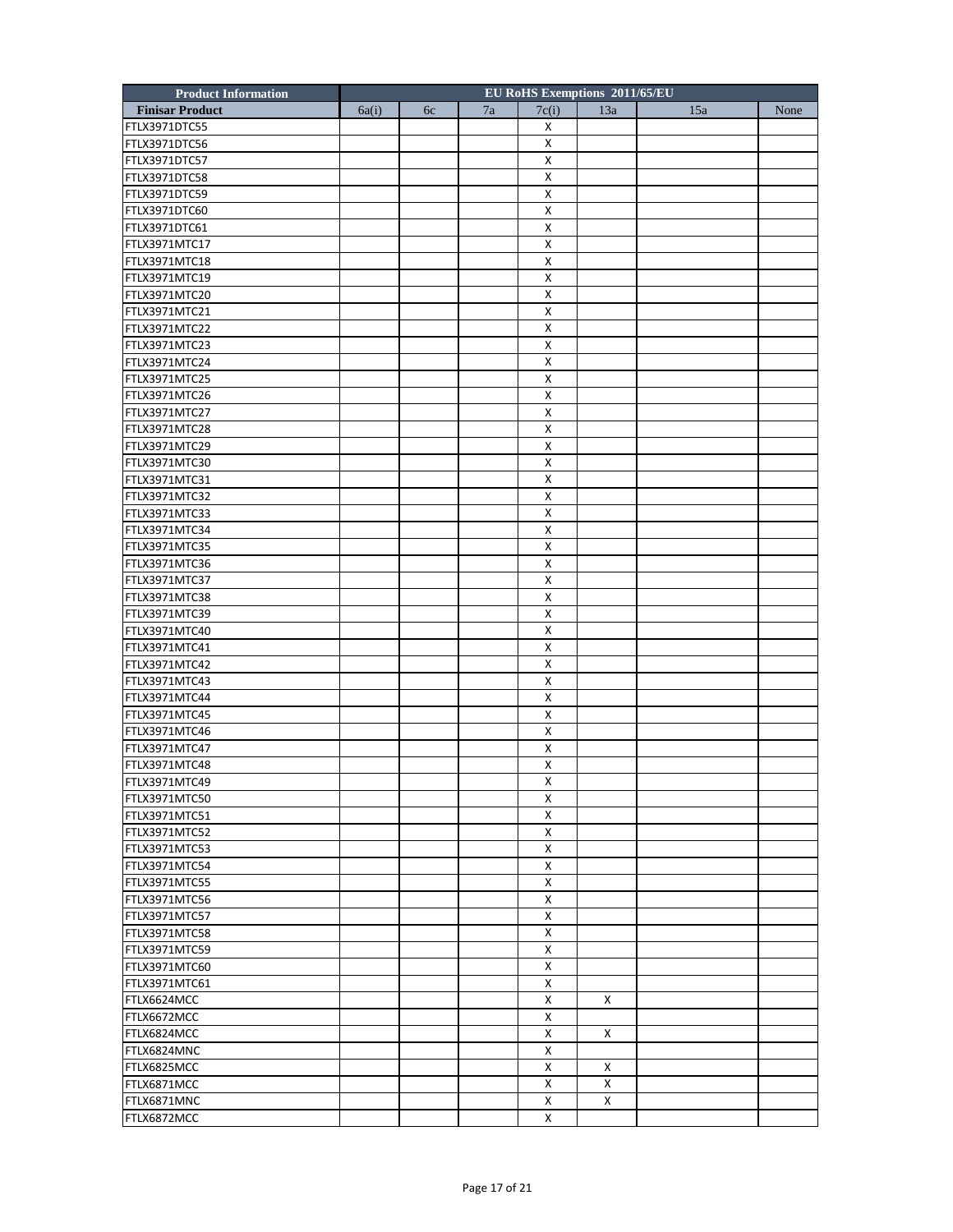| <b>Product Information</b> |                         |    |    |              | EU RoHS Exemptions 2011/65/EU |     |      |
|----------------------------|-------------------------|----|----|--------------|-------------------------------|-----|------|
| <b>Finisar Product</b>     | 6a(i)                   | 6c | 7a | 7c(i)        | 13a                           | 15a | None |
| FTLX6872MNC                |                         |    |    | X            | X                             |     |      |
| FTLX6875MCC                |                         |    |    | X            | X                             |     |      |
| FTLX8512D3BCL              |                         |    |    | X            | X                             |     |      |
| FTLX8512D3BTL              |                         |    |    | X            | x                             |     |      |
| <b>FTLX8541E2</b>          |                         |    |    | X            |                               |     |      |
| FTLX8570D3BCL              |                         |    |    | X            | X                             |     |      |
| FTLX8573D3BTL              |                         |    |    | X            |                               |     |      |
| FTLX8573D3BTL-1T           |                         |    |    | X            |                               |     |      |
| FTLX8574D3BCL              |                         |    |    | X            |                               |     |      |
| FTLX8574D3BCL-1T           |                         |    |    | X            |                               |     |      |
| FTLX8574D3BCV              |                         |    |    | X            |                               |     |      |
| FTLX8574D3BNL              |                         |    |    | X            |                               |     |      |
| FWLF-1519-7D-27            | X                       | X  |    | X            |                               |     |      |
| FWLF-1519-7D-29            | X                       | X  |    | X            |                               |     |      |
| FWLF-1519-7D-31            | X                       | X  |    | X            |                               |     |      |
| FWLF-1519-7D-33            | X                       | X  |    | X            |                               |     |      |
|                            |                         |    |    |              |                               |     |      |
| FWLF-1519-7D-35            | x                       | Х  |    | X            |                               |     |      |
| FWLF-1519-7D-37            | X                       | X  |    | X            |                               |     |      |
| FWLF-1519-7D-39            | X                       | X  |    | X            |                               |     |      |
| FWLF-1519-7D-41            | X                       | X  |    | X            |                               |     |      |
| FWLF-1519-7D-43            | X                       | X  |    | X            |                               |     |      |
| FWLF-1519-7D-45            | х                       | Х  |    | X            |                               |     |      |
| FWLF-1519-7D-47            | X                       | X  |    | X            |                               |     |      |
| FWLF-1519-7D-49            | X                       | X  |    | X            |                               |     |      |
| FWLF-1519-7D-51            | X                       | Х  |    | X            |                               |     |      |
| FWLF-1519-7D-53            | X                       | X  |    | X            |                               |     |      |
| FWLF-1519-7D-55            | х                       | Х  |    | X            |                               |     |      |
| FWLF-1519-7D-57            | X                       | X  |    | X            |                               |     |      |
| FWLF-1519-7D-59            | X                       | X  |    | X            |                               |     |      |
| FWLF-1519-7D-61            | $\pmb{\mathsf{X}}$      | X  |    | X            |                               |     |      |
| FWLF-1521-7D-47            | X                       |    |    | X            |                               |     |      |
| FWLF-1521-7D-49            | х                       |    |    | X            |                               |     |      |
| FWLF-1521-7D-51            | X                       |    |    | X            |                               |     |      |
| FWLF-1521-7D-53            | $\pmb{\mathsf{X}}$      |    |    | X            |                               |     |      |
| FWLF-1521-7D-55            | $\pmb{\mathsf{X}}$      |    |    | X            |                               |     |      |
| FWLF-1521-7D-57            | X                       |    |    | X            |                               |     |      |
| FWLF-1521-7D-59            | х                       |    |    | х            |                               |     |      |
| FWLF-1521-7D-61            | X                       |    |    | X            |                               |     |      |
| FWLF1523P1C51              | X                       |    |    | X            |                               |     |      |
| FWLF1523P1N51              | $\overline{\mathsf{X}}$ |    |    | $\pmb{\chi}$ |                               |     |      |
| FWLF1524P2L47              | Χ                       |    |    | X            |                               |     |      |
| FWLF1524P2L49              | X                       |    |    | X            |                               |     |      |
| FWLF1524P2L51              | X                       |    |    | X            |                               |     |      |
| FWLF1524P2L53              | х                       |    |    | X            |                               |     |      |
| <b>FWLF1524P2L55</b>       | X                       |    |    | X            |                               |     |      |
|                            |                         |    |    |              |                               |     |      |
| FWLF1524P2L57              | х                       |    |    | X            |                               |     |      |
| FWLF1524P2L59              | X                       |    |    | X            |                               |     |      |
| FWLF1524P2L61              | X                       |    |    | X            |                               |     |      |
| FWLF1524P2V47              | X                       |    |    | X            |                               |     |      |
| FWLF1524P2V49              | X                       |    |    | X            |                               |     |      |
| FWLF1524P2V51              | X                       |    |    | X            |                               |     |      |
| FWLF1524P2V53              | X                       |    |    | X            |                               |     |      |
| FWLF1524P2V55              | X                       |    |    | X            |                               |     |      |
| FWLF1524P2V57              | X                       |    |    | X            |                               |     |      |
| FWLF1524P2V59              | X                       |    |    | X            |                               |     |      |
| FWLF1524P2V61              | X                       |    |    | X            |                               |     |      |
| FWLF16197D47               |                         |    |    | X            |                               |     |      |
| FWLF16197D49               |                         |    |    | X            |                               |     |      |
| FWLF16197D51               |                         |    |    | X            |                               |     |      |
| FWLF16197D53               |                         |    |    | X            |                               |     |      |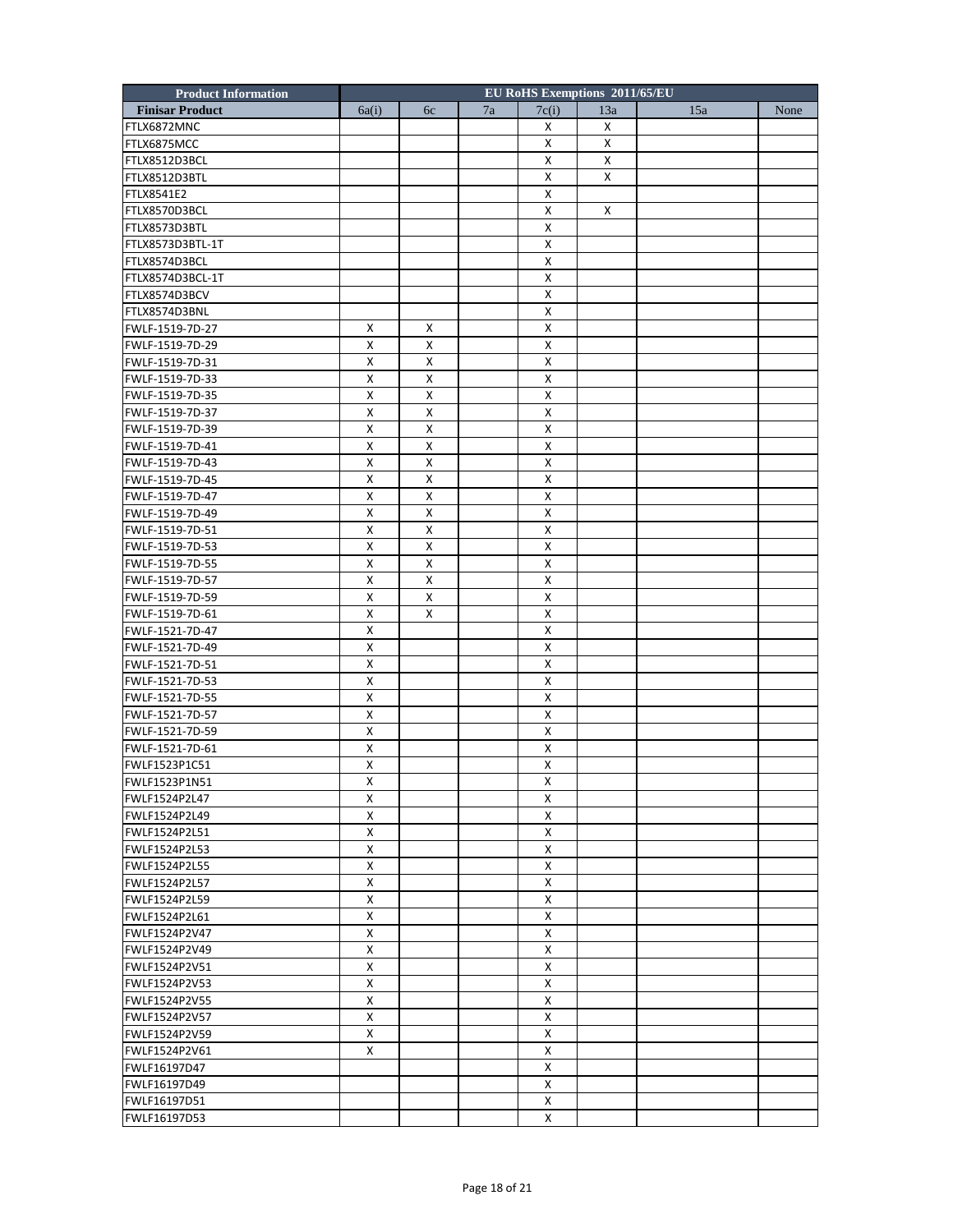| <b>Product Information</b> |                    |    |    | EU RoHS Exemptions 2011/65/EU |     |     |      |
|----------------------------|--------------------|----|----|-------------------------------|-----|-----|------|
| <b>Finisar Product</b>     | 6a(i)              | 6c | 7a | 7c(i)                         | 13a | 15a | None |
| FWLF16197D55               |                    |    |    | X                             |     |     |      |
| FWLF16197D57               |                    |    |    | X                             |     |     |      |
| FWLF16197D59               |                    |    |    | X                             |     |     |      |
| FWLF16197D61               |                    |    |    | X                             |     |     |      |
| FWLF16217D47               |                    |    |    | $\pmb{\mathsf{X}}$            |     |     |      |
| FWLF16217D49               |                    |    |    | X                             |     |     |      |
| FWLF16217D51               |                    |    |    | X                             |     |     |      |
| FWLF16217D53               |                    |    |    | X                             |     |     |      |
| FWLF16217D55               |                    |    |    | X                             |     |     |      |
| FWLF16217D57               |                    |    |    | $\pmb{\mathsf{X}}$            |     |     |      |
| FWLF16217D59               |                    |    |    | X                             |     |     |      |
| FWLF16217D61               |                    |    |    | X                             |     |     |      |
| FWLF1625P2L47              | Χ                  |    |    | X                             |     |     |      |
| FWLF1625P2L49              | X                  |    |    | X                             |     |     |      |
| FWLF1625P2L61              | $\pmb{\mathsf{X}}$ |    |    | $\pmb{\mathsf{X}}$            |     |     |      |
| FWLF163217                 |                    |    |    | X                             |     |     |      |
| FWLF163218                 |                    |    |    | X                             |     |     |      |
| FWLF163219                 |                    |    |    | X                             |     |     |      |
| FWLF163220                 |                    |    |    | $\pmb{\mathsf{X}}$            |     |     |      |
| FWLF163221                 |                    |    |    | $\pmb{\mathsf{X}}$            |     |     |      |
| FWLF163222                 |                    |    |    | X                             |     |     |      |
|                            |                    |    |    |                               |     |     |      |
| FWLF163223                 |                    |    |    | X                             |     |     |      |
| FWLF163224                 |                    |    |    | X                             |     |     |      |
| FWLF163225                 |                    |    |    | X                             |     |     |      |
| FWLF163226                 |                    |    |    | $\pmb{\mathsf{X}}$            |     |     |      |
| FWLF163227                 |                    |    |    | X                             |     |     |      |
| FWLF163228                 |                    |    |    | X                             |     |     |      |
| FWLF163229                 |                    |    |    | X                             |     |     |      |
| FWLF163230                 |                    |    |    | $\pmb{\mathsf{X}}$            |     |     |      |
| FWLF163231                 |                    |    |    | X                             |     |     |      |
| FWLF163232                 |                    |    |    | X                             |     |     |      |
| FWLF163233                 |                    |    |    | X                             |     |     |      |
| FWLF163234                 |                    |    |    | X                             |     |     |      |
| FWLF163235                 |                    |    |    | $\pmb{\mathsf{X}}$            |     |     |      |
| FWLF163236                 |                    |    |    | X                             |     |     |      |
| FWLF163237                 |                    |    |    | X                             |     |     |      |
| FWLF163238                 |                    |    |    | X                             |     |     |      |
| FWLF163239                 |                    |    |    | X                             |     |     |      |
| FWLF163240                 |                    |    |    | X                             |     |     |      |
| FWLF163241                 |                    |    |    | X                             |     |     |      |
| FWLF163242                 |                    |    |    | X                             |     |     |      |
| FWLF163243                 |                    |    |    | X                             |     |     |      |
| FWLF163244                 |                    |    |    | X                             |     |     |      |
| FWLF163245                 |                    |    |    | X                             |     |     |      |
| FWLF163246                 |                    |    |    | X                             |     |     |      |
| FWLF163247                 |                    |    |    | X                             |     |     |      |
| FWLF163248                 |                    |    |    | X                             |     |     |      |
| FWLF163249                 |                    |    |    | X                             |     |     |      |
| FWLF163250                 |                    |    |    | X                             |     |     |      |
| FWLF163251                 |                    |    |    | X                             |     |     |      |
| FWLF163252                 |                    |    |    | X                             |     |     |      |
| FWLF163253                 |                    |    |    | X                             |     |     |      |
| FWLF163254                 |                    |    |    | X                             |     |     |      |
| FWLF163255                 |                    |    |    | X                             |     |     |      |
| FWLF163256                 |                    |    |    | X                             |     |     |      |
| FWLF163257                 |                    |    |    | X                             |     |     |      |
| FWLF163258                 |                    |    |    | X                             |     |     |      |
|                            |                    |    |    | X                             |     |     |      |
| FWLF163259                 |                    |    |    | X                             |     |     |      |
| FWLF163260                 |                    |    |    |                               |     |     |      |
| FWLF163261                 |                    |    |    | X                             |     |     |      |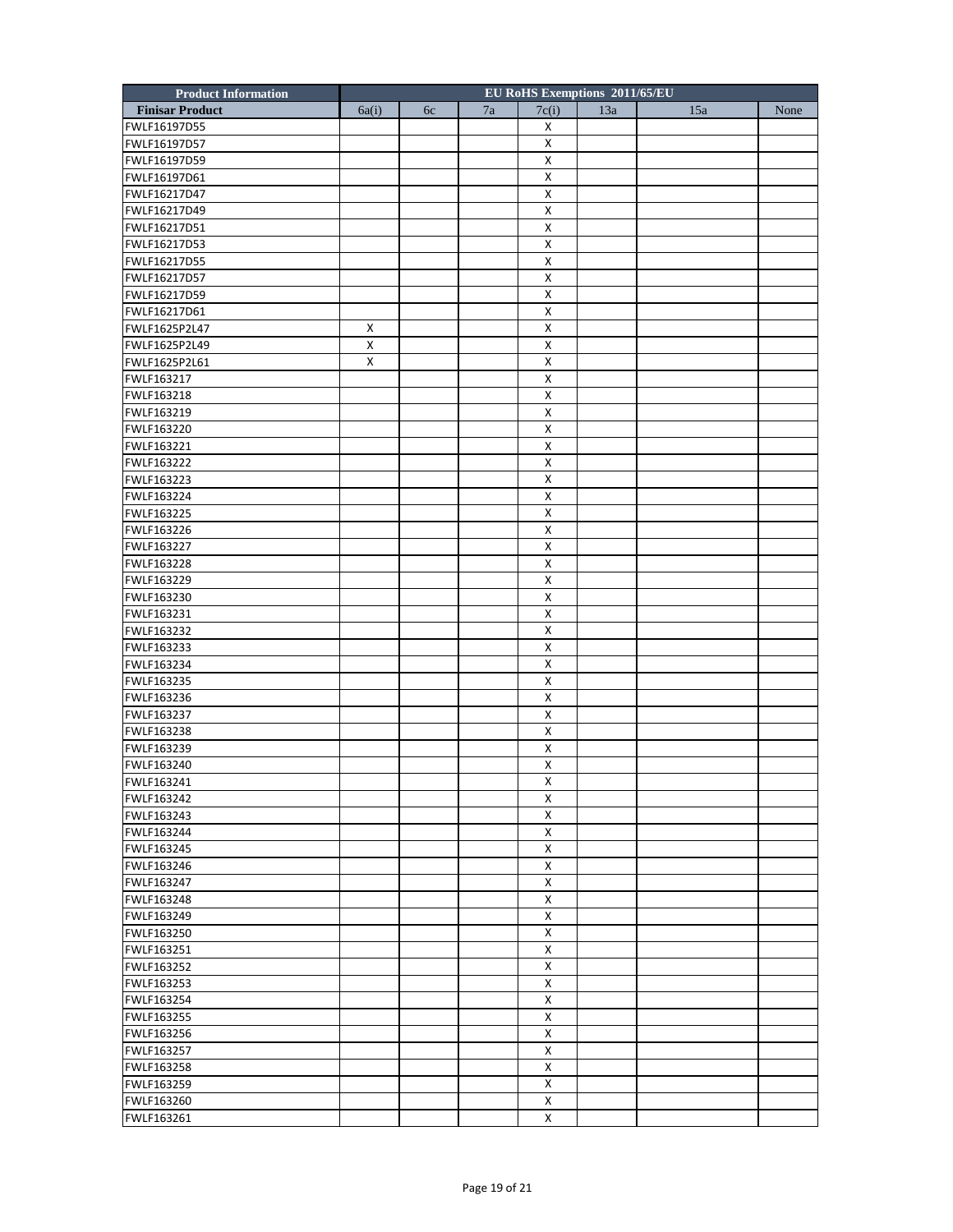| <b>Product Information</b> |       |   |    |   |                    |   |                    | EU RoHS Exemptions 2011/65/EU |     |      |
|----------------------------|-------|---|----|---|--------------------|---|--------------------|-------------------------------|-----|------|
| <b>Finisar Product</b>     | 6a(i) |   | 6c |   | 7a                 |   | 7c(i)              | 13a                           | 15a | None |
| FWS0120BLCFDL-00           |       | Χ |    | x |                    | x |                    |                               |     |      |
| FWSF-D-40-M/D-R-LC         |       |   | X  |   |                    |   |                    |                               |     |      |
| FWSF-M/D-1310/CWDM         |       |   | X  |   |                    |   |                    |                               |     |      |
| FWSF-M/D-1310/CWDM-8-LC    |       |   | X  |   |                    |   |                    |                               |     |      |
| FWSF-M/D-1310/CWDM-LC      |       |   | X  |   |                    |   |                    |                               |     |      |
| FWSF-M/D-1550/CWDM         |       |   |    |   |                    |   |                    |                               |     | X    |
| FWSF-M/D-1550/CWDM-LC      |       |   | х  |   |                    |   |                    |                               |     |      |
| FWSF-M/D-4-2               |       |   | X  |   |                    |   |                    |                               |     |      |
| FWSF-M/D-4-2-LC            |       |   | X  |   |                    |   |                    |                               |     |      |
| FWSF-M/D-8                 |       |   | X  |   |                    |   |                    |                               |     |      |
| FWSF-M/D-8-LC              |       |   | х  |   |                    |   |                    |                               |     |      |
| FWSF-M/D-W/TAP-8-LC        |       |   | X  |   |                    |   |                    |                               |     |      |
| FWSFMDMUX2D43137           |       |   | X  |   |                    |   |                    |                               |     |      |
| FWSFMDMUXD82128            |       |   | X  |   |                    |   |                    |                               |     |      |
| FWSF-OADM-1-47             |       |   | X  |   |                    |   |                    |                               |     |      |
|                            |       |   |    |   |                    |   |                    |                               |     |      |
| FWSF-OADM-1-47-LC          |       |   | X  |   |                    |   |                    |                               |     |      |
| HFE4093-332                |       |   |    |   |                    |   | X                  |                               |     |      |
| HPDV2120R-VF-FA            |       |   | X  |   |                    |   |                    |                               |     |      |
| HPDV2120R-VF-FP            |       |   | X  |   |                    |   |                    |                               |     |      |
| PIN-1310-10LR-LC           |       |   |    |   |                    |   |                    |                               |     | X    |
| SV3637-001                 |       |   |    |   |                    |   |                    |                               |     | X    |
| V23818-S5-B1               |       |   |    |   |                    |   |                    |                               |     | X    |
| V23818-S5-B2               |       |   |    |   |                    |   |                    |                               |     | X    |
| V980-2255-001              |       |   |    |   |                    |   |                    |                               |     | X    |
| WA-AA-1500S-RM-H           |       |   | x  |   | Х                  |   | X                  |                               |     |      |
| WA-AA-1500S-ZZ-H           |       |   | х  |   | х                  |   | х                  |                               |     |      |
| WS-00100A-C-M-1-AA-00      |       |   | X  |   | Х                  |   | X                  |                               |     |      |
| WS-00100A-C-R-1-AA-00      |       |   | X  |   | Х                  |   | X                  |                               |     |      |
| WS-00100A-C-S-1-AA-00      |       |   | X  |   | X                  |   | X                  |                               |     |      |
| WS-00500A-C-M-1-AA-00      |       |   | x  |   | X                  |   | X                  |                               |     |      |
| WS-00500A-C-R-1-AA-00      |       |   | х  |   | х                  |   | х                  |                               |     |      |
| WS-00500A-C-S-1-AA-00      |       |   | X  |   | Χ                  |   | X                  |                               |     |      |
| WS-01000A-C-M-1-AA-00      |       |   | X  |   | Χ                  |   | X                  |                               |     |      |
| WS-01000A-C-M-1-AA-01      |       |   | X  |   | X                  |   | X                  |                               |     |      |
| WS-01000A-C-R-1-AA-00      |       |   | X  |   | X                  |   | X                  |                               |     |      |
| WS-01000A-C-S-1-AA-00      |       |   | х  |   | Х                  |   | х                  |                               |     |      |
| WS-01000A-C-S-1-AA-01      |       |   | X  |   | Χ                  |   | X                  |                               |     |      |
| WS-01000A-C-S-2-AA-00      |       |   | X  |   | Χ                  |   | X                  |                               |     |      |
| WS-01000A-L-M-1-AA-00      |       |   | X  |   | X                  |   | X                  |                               |     |      |
| WS-01000A-L-S-1-AA-00      |       |   | X  |   | $\pmb{\mathsf{X}}$ |   | $\pmb{\mathsf{X}}$ |                               |     |      |
| WS-01000A-X-M-1-AA-00      |       |   | x  |   | х                  |   | х                  |                               |     |      |
| WS-01000A-X-S-1-AA-00      |       |   | X  |   | X                  |   | X                  |                               |     |      |
| WS-04000A-C-M-1-AA-00      |       |   | X  |   | х                  |   | X                  |                               |     |      |
| WS-04000A-C-R-1-AA-00      |       |   | X  |   | X                  |   | X                  |                               |     |      |
| WS-04000A-C-S-1-AA-00      |       |   | х  |   | х                  |   | х                  |                               |     |      |
| WS-04000A-C-S-2-AA-00      |       |   | X  |   | X                  |   | X                  |                               |     |      |
| WS-04000A-L-M-1-AA-00      |       |   | X  |   | X                  |   | X                  |                               |     |      |
|                            |       |   | X  |   |                    |   |                    |                               |     |      |
| WS-04000A-L-S-1-AA-00      |       |   |    |   | Χ                  |   | Χ                  |                               |     |      |
| WS-04000A-X-M-1-AA-00      |       |   | X  |   | X                  |   | X                  |                               |     |      |
| WS-04000A-X-S-1-AA-00      |       |   | x  |   | Х                  |   | X                  |                               |     |      |
| WS-16000A-C-M-3-AA-00      |       |   | X  |   | Χ                  |   | X                  |                               |     |      |
| WS-16000A-C-R-3-AA-00      |       |   | X  |   | X                  |   | X                  |                               |     |      |
| WS-16000A-C-S-3-AA-00      |       |   | X  |   | X                  |   | x                  |                               |     |      |
| XPDV2120RA-VF-FA           |       |   | X  |   |                    |   |                    |                               |     |      |
| XPDV2120RA-VF-FP           |       |   | x  |   |                    |   |                    |                               |     |      |
| XPDV2120RA-VF-LP           |       |   | X  |   |                    |   |                    |                               |     |      |
| XPDV2120R-VF-FA            |       |   | X  |   |                    |   |                    |                               |     |      |
| XPDV2120R-VF-FP            |       |   | X  |   |                    |   |                    |                               |     |      |
| XPDV2120R-VF-LP            |       |   | X  |   |                    |   |                    |                               |     |      |
| XPDV2120R-VM-FA            |       |   | X  |   |                    |   |                    |                               |     |      |